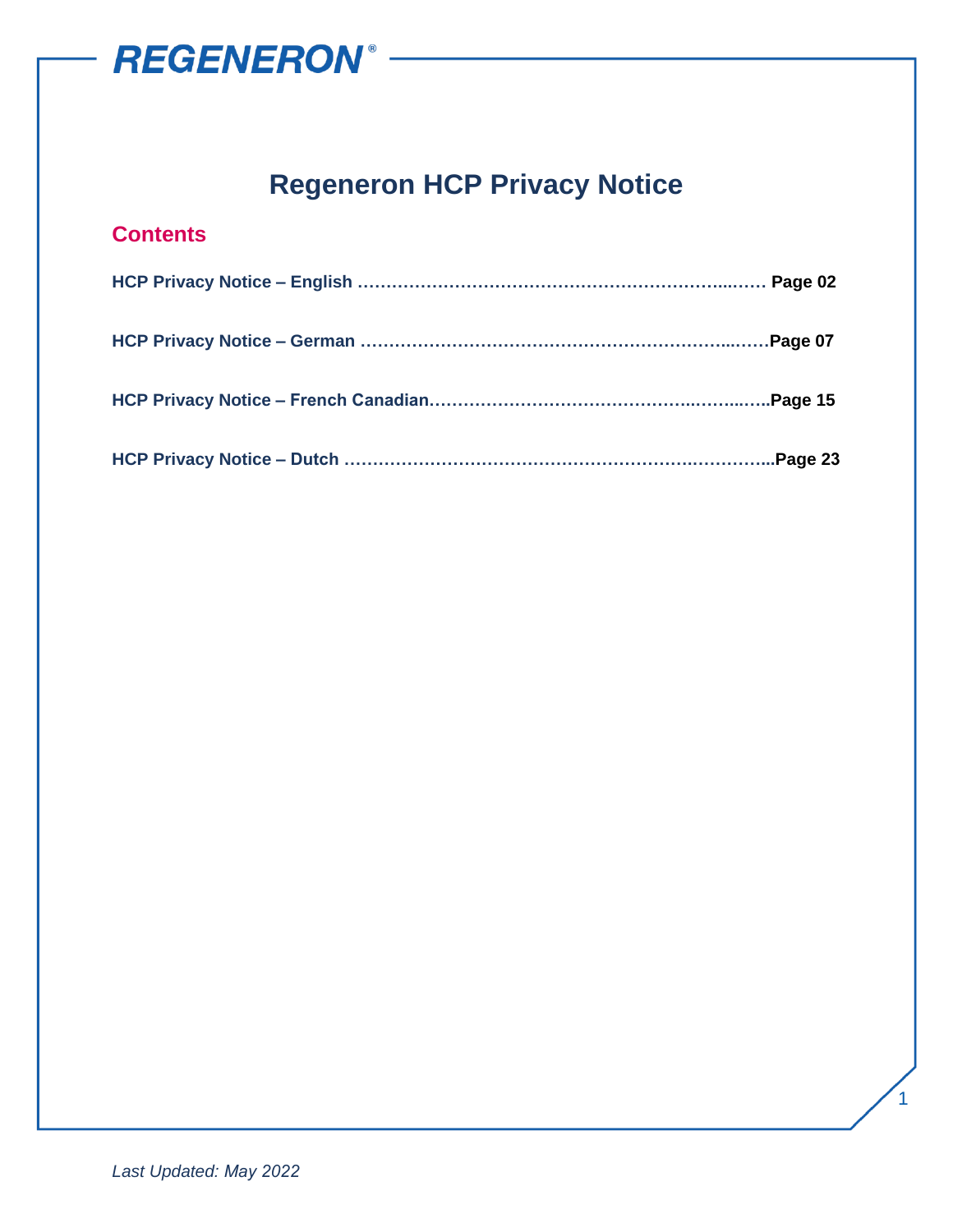

#### **Regeneron Personal Data Privacy Notice for Health Care Professionals, Investigators, Institution Staff and Other Relevant Decision Makers** Effective as of 13 May 2022

This Privacy Notice explains the Personal Data handling practices of Regeneron Pharmaceuticals, Inc., its affiliates, and subsidiaries (collectively ["Regeneron"](https://regn.sharepoint.com/:p:/r/sites/RON/Accounting/_layouts/15/Doc.aspx?sourcedoc=%7b5B82AEC6-386E-40C8-BCA8-E9F799FA5F0F%7d&file=Regeneron%20Legal%20Entity%20Chart.pptx&action=edit&mobileredirect=true&DefaultItemOpen=1&cid=1bdd2349-b62f-40d7-9a9f-afe078f59b43&CID=BA876916-46A2-4B2D-B85F-6E9AD2333415&wdLOR=cBE755280-CC17-4EEC-85A9-E83914CEA243) or "we "us" "our") with respect to Personal Data we collect about health care professionals ("HCPs) investigators, institution staff and Other Relevant Decision Makers (ORDMs). For the purpose of this Privacy Notice an ORDM means a person with a National Health Service ("NHS") role who could influence in any way the administration, consumption, prescription, purchase, recommendation, sale supply or use of any medicine but who is not a HCP. "Personal Data" means any information that identifies, relates to, describes, is capable of being associated with, or could reasonably be linked, directly or indirectly, to an individual. It explains what Personal Data we collect about you, how it's used, and with whom we may share it. This Notice also explains your rights about your Personal Data. This Privacy Notice applies to all Personal Data about you that we process.

Regeneron Pharmaceuticals, Inc., is the data controller of your Personal Data.

If you have questions about this Privacy Notice, please contact us direct. You can find our contact details in the "How to Reach Us" section below.

#### **Personal Data That We Collect**

The Personal Data that Regeneron collects and processes about you may come directly from you, from your interaction with our digital properties, or from public or third-party information sources. Personal Data about you includes all data that identifies you or can be used to identify you. The types of Personal Data that we collect depend on your relationship with Regeneron, as well as applicable laws, and may include the following categories of data:

- **Personal identification**: Name, gender, age, date of birth, passport number, dates
- **Contact information**: Address, telephone and fax numbers, mobile number, email address
- **Professional qualification information**: Academic and professional information (e.g. practice/specialty, licence number, board certification, academic degree and appointments, IRB background, curriculum vitae)
- **Transparency information**: Payment and transfer of value-related information
- **Financial and travel information:** Hotel rewards and/or frequent flyer numbers
- **Other professional details**: Training and qualifications, organisational or institutional affiliations programmes, and activities in which you participated
- **Location information:** Geographical data included in communication and content submitted in emails and received from our Digital property interactions; online behaviour – we may track which emails are opened and which links are clicked by recipients.

#### **How We Use Your Personal Data**

Regeneron interacts with HCPs, investigators and institution staff and/or ORDMs and collects their Personal Data for many different purposes. However, we do not sell HCPs, investigators, institution staff and/or ORDMs Personal Data for monetary or other valuable consideration. The following are purposes in which we collect and process Personal Data about HCPs and/or ORDMs:

#### **Clinical Trial Management (Operations/Development)**

- Communication regarding studies being undertaken by Regeneron and its collaborators
- Study management, including monitoring of study activities
- Identifying and evaluating investigators, sites and supporting personnel for potential study participation;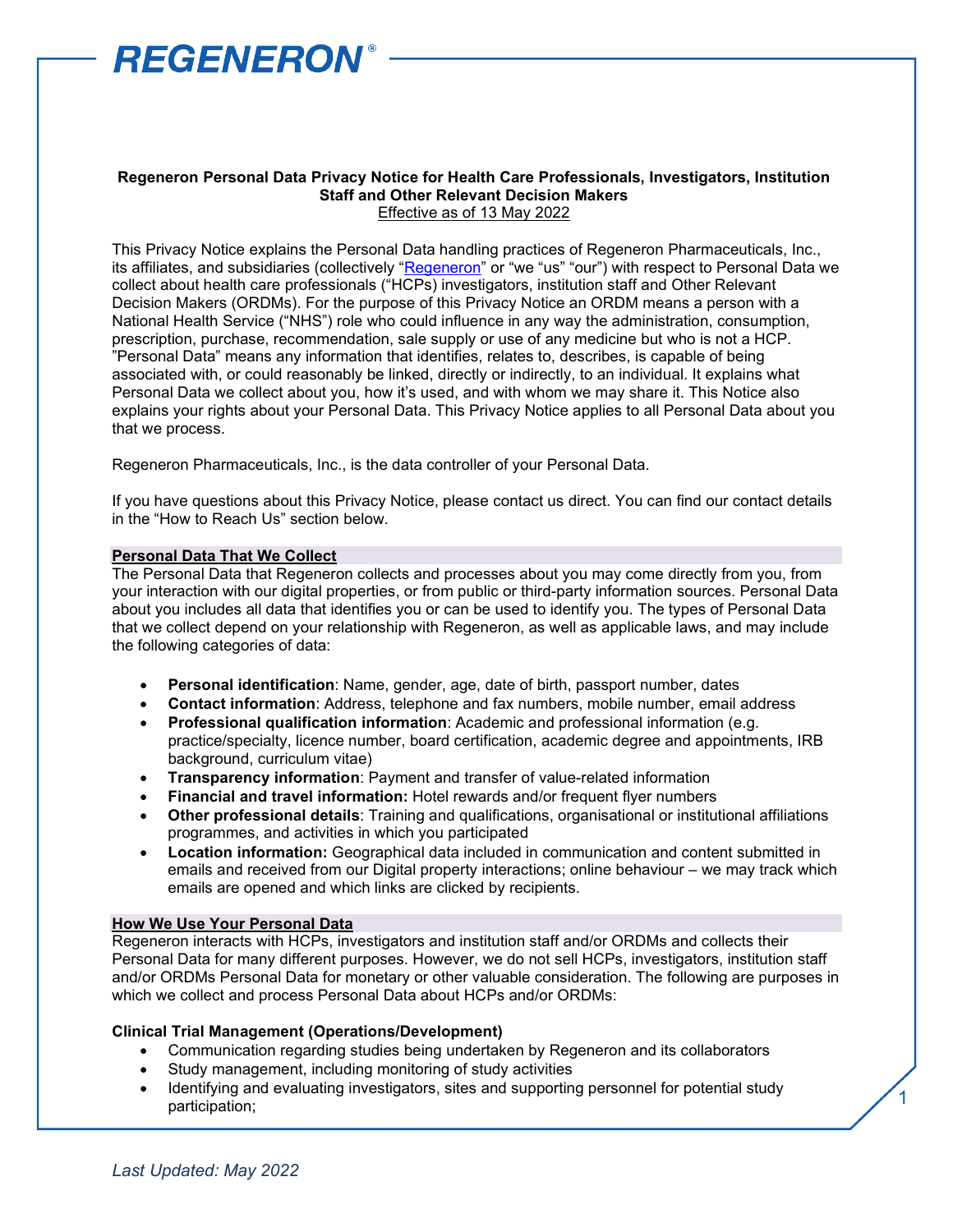- Exploring potential collaborations and studies;
- Responding to audits and for GCP compliance:Investigating and reporting adverse event information and product complaints

#### **Scientific Expertise**

- Training or scientific and educational programmes
- Evaluating professional history for compliance purposes
- Determine level of remuneration/payment
- Engaging, maintaining and/or ranking of key scientific and medical experts and leaders profiles
- Identification of professional expertise for commercial activities

#### **Business Operations**

- Customer and business relationship management
- Organise travel and hotel accommodation
- Communicating information about our studies or products (direct marketing)
- Obtaining feedback about Regeneron products and services
- Providing access to our resources and tracking interactions
- Fulfilling our contractual obligations
- Disclosures of transfers of value to regulators and trade associations
- Fulfilling regulatory requirements;
- Engagement or interaction with Regeneron or our products and services; opinions concerning Regeneron or our products and services; prescription history; communication preferences.
- Use of various tracking technologies such as cookies, web beacons and AIM.
- Legal and Regulatory Compliance Sponsorship, grants and donations
- Manage patient support programmes
- Compliance and security purposes
- Contribute to investigator databank/registry (where only member companies have access); investigation of possible misconduct or failure to comply with Regeneron's policies and procedures

Regeneron collects this Personal Data about HCPs, investigators, institution staff and/or ORDMs for these based on legitimate interest and where necessary, you have provided Regeneron consent. We also use your Personal Data to comply with our legal obligations including clinical trial regulations and financial disclosure reporting, or to satisfy our contractual obligations to you.

Your Personal Data will not be used for any direct marketing purposes without your additional consent.

**Table 1:** Summary of categories of Personal Data collected by Regeneron and the associated purposes for which Regeneron collects Personal Data.

| <b>CATEGORY OF PERSONAL DATA</b><br><b>COLLECTED</b> | PURPOSES FOR WHICH WE COLLECT PERSONAL DATA                                     |
|------------------------------------------------------|---------------------------------------------------------------------------------|
| Personal identification                              | Clinical trial management<br>Scientific expertise<br><b>Business operations</b> |
|                                                      | Legal and regulatory compliance                                                 |

2

Page Break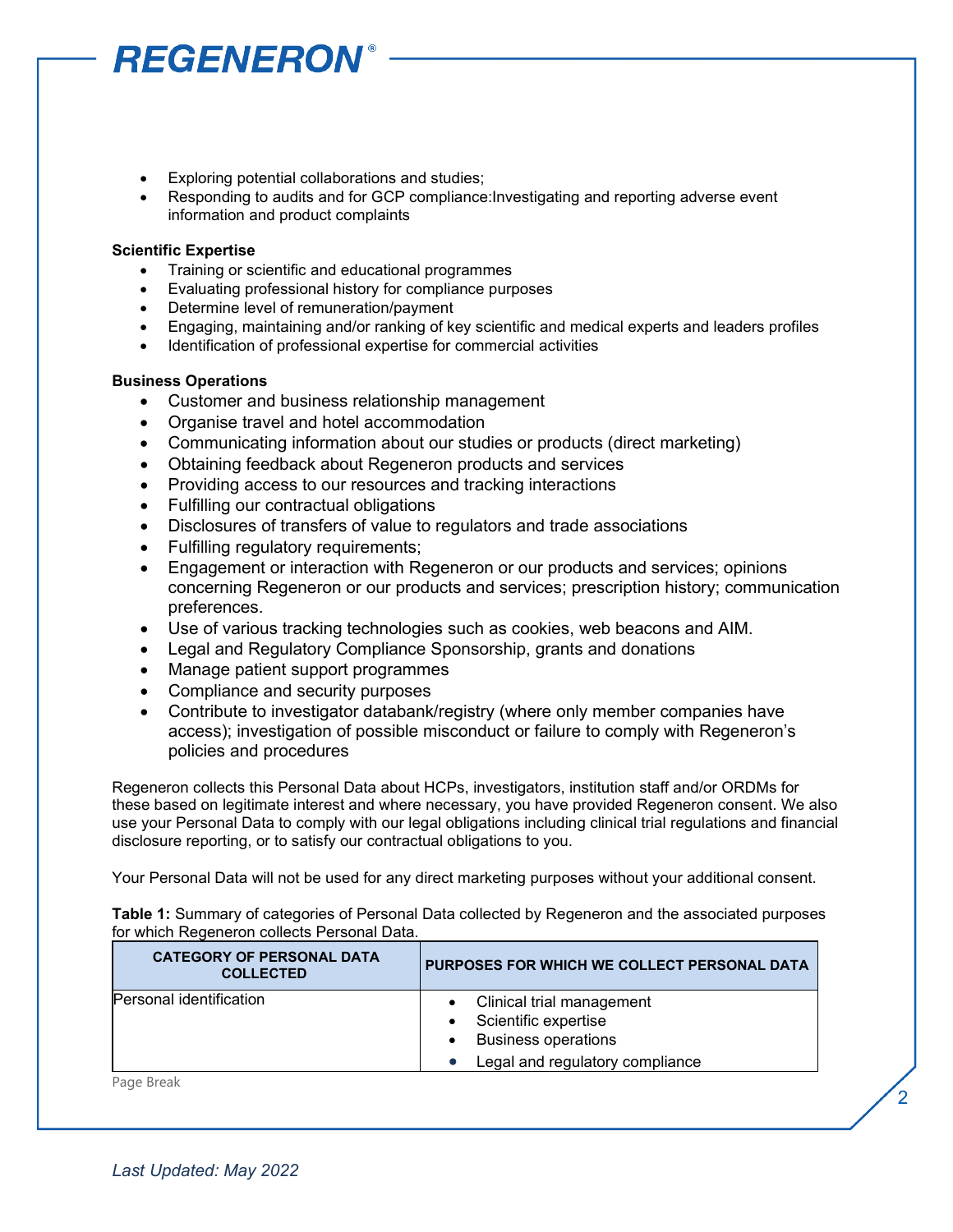| <b>CATEGORY OF PERSONAL DATA</b><br><b>COLLECTED</b> | PURPOSES FOR WHICH WE COLLECT PERSONAL DATA |
|------------------------------------------------------|---------------------------------------------|
| Contact information                                  | Clinical trial management                   |
|                                                      | Scientific expertise                        |
|                                                      | <b>Business operations</b>                  |
|                                                      | Legal and regulatory compliance             |
| Professional qualification information               | Scientific expertise                        |
|                                                      | Legal and regulatory compliance             |
| Transparency information                             | <b>Business operations</b>                  |
|                                                      | Legal and regulatory compliance             |
| Financial and travel information                     | <b>Business operations</b>                  |
|                                                      | Legal and regulatory compliance             |
| Other professional details                           | Scientific expertise<br>٠                   |
| Location information                                 | Clinical trial management                   |
|                                                      | Scientific expertise                        |
|                                                      | <b>Business operations</b>                  |
|                                                      | Legal and regulatory compliance             |

#### **Transfers of Value Disclosures**

Regeneron and its affiliates are required to make public disclosures of the payments and benefits, that you receive from Regeneron in order to meet transparency obligations under applicable local law, regulations/regulatory guidance, including any pharmaceutical industry code of conduct to which Regeneron is subject to.

We will only disclose the information required, and such information could include your identity, location of professional practice, national identifier, and or licence number, as well as the date, nature and amount of value that was provided. This information may be published on government websites, industry websites, and/or our websites, to meet legal requirements. We have an obligation to process your personal data with an applicable legal basis, which can vary depending on the country of origin. The legal basis could be one of the following: consent, legal requirement, or legitimate interest.

Where processing of HCP and/or ORDM's personal data is based on legitimate interests, HCP and/or ORDM's may exercise their right to object to such processing at any time. Regeneron will comply with your request unless Regeneron has compelling legitimate grounds for the disclosure which override your interests and rights, or if Regeneron must continue to disclose the data for the establishment, exercise or defence of a legal claim.

#### **Who We Share Your Data With**

Your Personal Data may be disclosed to Regeneron's affiliates, collaborators, third parties and representatives for the purposes described in this Privacy Notice.

Regeneron may contract with third parties to perform activities or functions related to the purposes specified above on behalf of Regeneron that involve the use of Personal Data about you. In such cases, Regeneron will require these third parties to protect the privacy, confidentiality and security of the Personal Data that is shared with them. These third parties will be required to agree they will not use or disclose Personal Data about you except as necessary to provide services to us or perform services on our behalf, or as necessary to comply with applicable laws or regulations.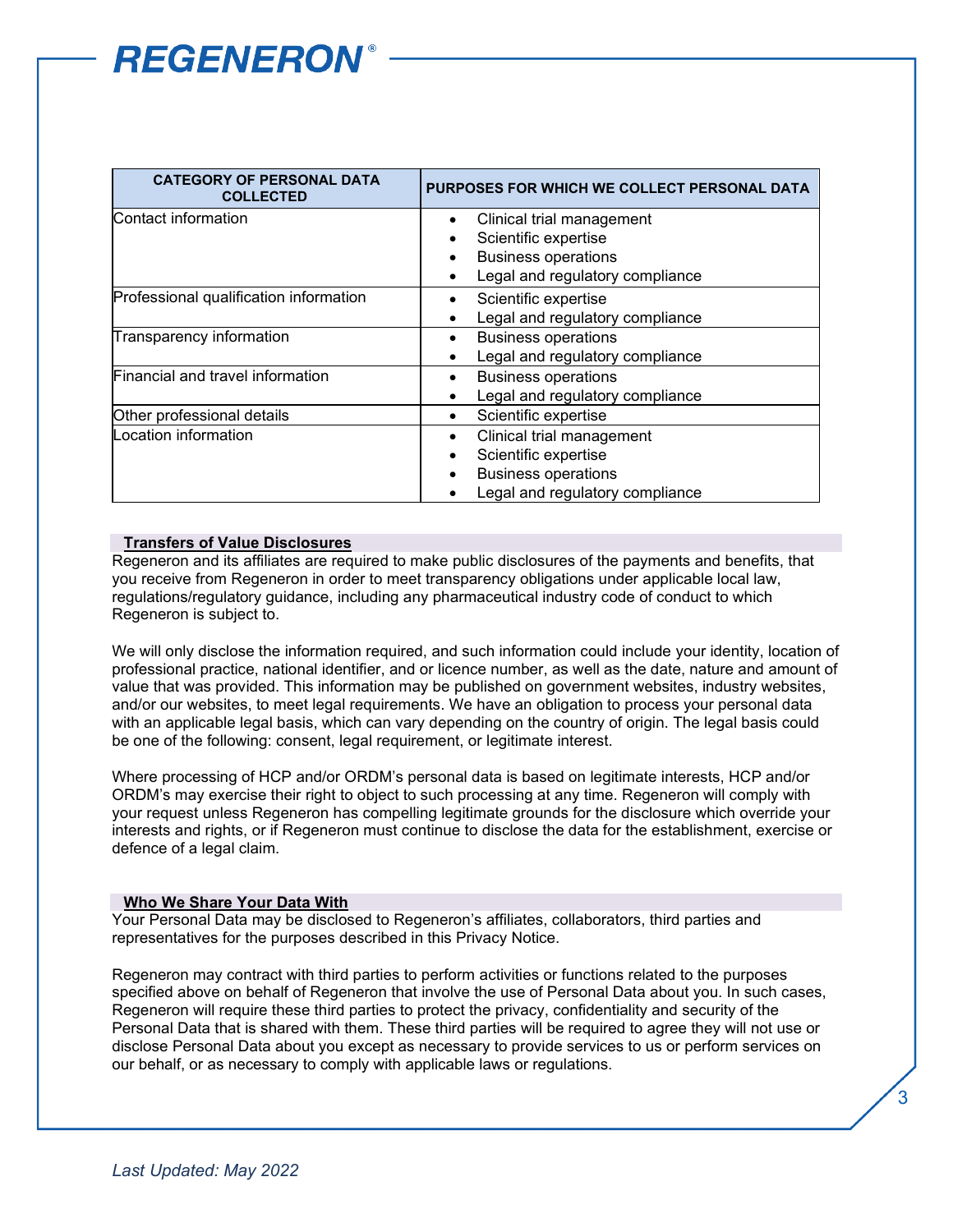If you participate as a clinical investigator in any studies conducted by Regeneron, we may publicly disclose your name and work contact information, and your association with us. This data may be posted online on Regeneron's website, the European Clinical Trials Database, ClinicalTrials.gov, and similar sites; this data may also be included in printed material.

In addition, we may provide your name, contact information, and other information about your site such as enrolment numbers to our collaborators. Such collaborators may contact you about potential participation in future studies.

Regeneron may disclose Personal Data about you, including your financial relationship with Regeneron and any amounts you have been paid by Regeneron, to government authorities in connection with Regeneron's drug regulatory activities, in response to authorised information requests, or as otherwise required by laws, regulations, or industry codes to which Regeneron or any of its affiliates is subject. There may be scenarios where we would be required to provide your Personal Data in response to a court order, subpoena, or search warrant. Although we will be diligent in protecting your Personal Data, we will cooperate with such requests. We will also cooperate with law enforcement authorities where they are investigating HCPs, investigators, institution staff and/or ORDMs who violate the law or engage in behaviour that is illegal or harmful to individuals.

In the event Regeneron decides to reorganise or divest our business through sale, merger, or acquisition, Regeneron may share Personal Data about you with actual or prospective purchasers. We will require any actual or prospective purchasers to treat this Personal Data in a manner consistent with this Privacy Notice.

#### **International Data Transfer**

Your Personal Data may be accessed from or transferred to the United States and other countries where Regeneron is located, has a collaborator who is conducting research, or where Regeneron seeks to market its products. Although these countries may not have the same level of Personal Data protection as the country where you live, Regeneron has implemented technical and organisational safeguards to protect your Personal Data and is ultimately responsible for protecting your privacy. While security measures implemented by Regeneron reduce the risk of your Personal Data being misused or accessed by unauthorised individuals, such risks cannot be eliminated entirely.

If you are located in the EU, be advised that Regeneron has implemented the European Commission's Standard Contractual Clauses for transfers of Personal Data between our affiliates, partners and collaborators, which require parties to protect Personal Data they process from Europe in accordance with local data protection laws. A copy can be obtained by requesting directly from the Data Privacy Office, see the "How to Reach Us" section below.

#### **Retention of Personal Data**

The Personal Data we collect about you may be stored for as long as we have an ongoing legitimate business need or a legal obligation to do so. Where your Personal Data was collected pursuant to a consent, we honour the stated retention statement.

We will only retain your Personal Data where there is a legal basis to do so. Once it is determined that there is no legal basis to retain your Personal Data it is deleted or anonymised (where it can no longer be used to identify you directly or indirectly).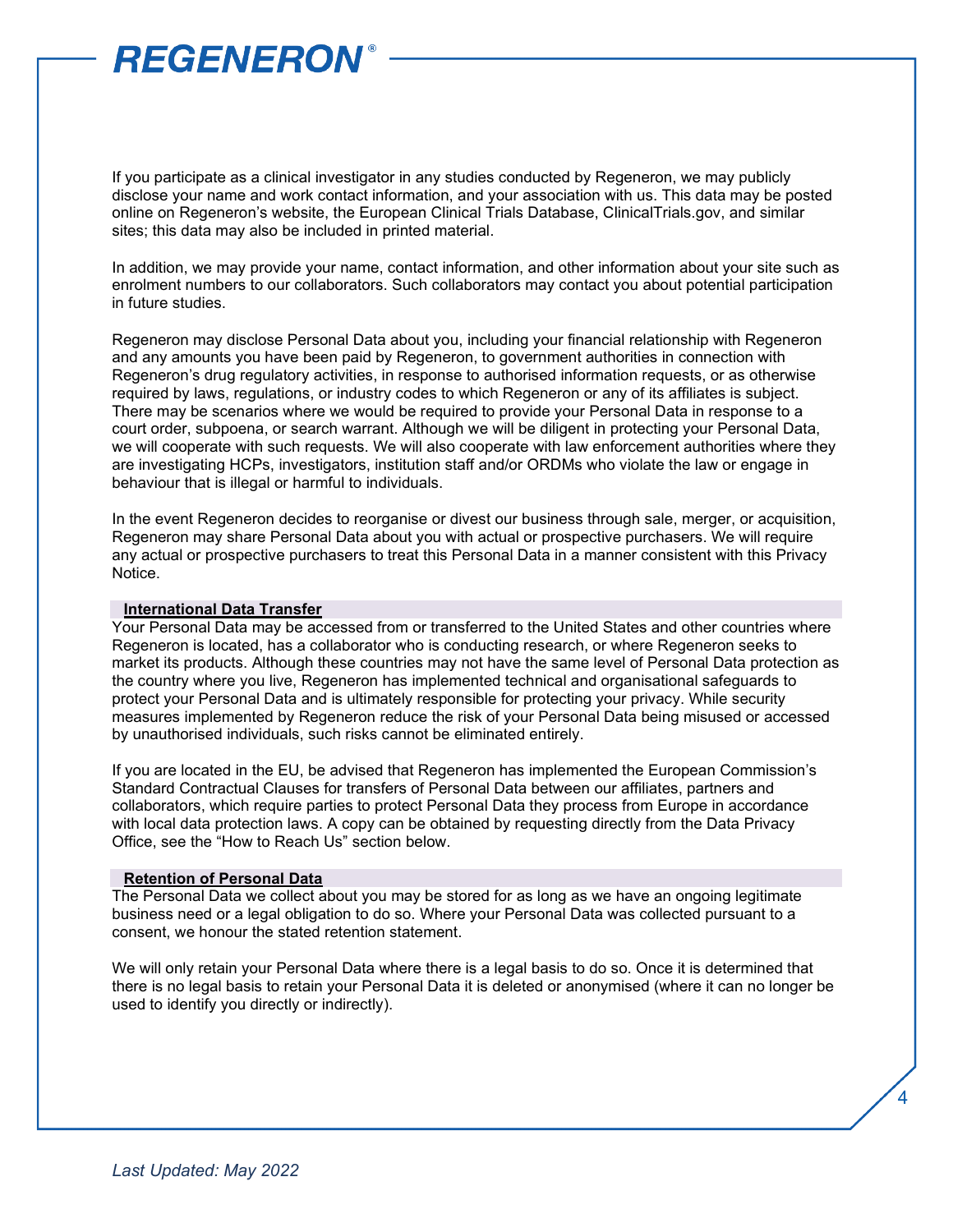#### **Your Rights**

Under applicable law, you may have the following rights in relation to your Personal Data:

- **Right to Know**. Obtain confirmation Regeneron has collected your Personal Data and information about how we use your Personal Data.
- **Right of Access**. You have the right to request that we disclose or provide you with access to or a copy of the Personal Data we have collected about you.
- **Right to Rectification**. You have the right to request the rectification of inaccurate Personal Data concerning you and have incomplete Personal Data completed.
- **Right to Deletion**. You have the right to request we delete the Personal Data we collect from you.
- **Right to Restricted Processing**. You have the right to request a restriction to the processing and
- object to the processing of Personal Data about you.
- **Right to Data Portability:** You have the right to receive the Personal Data provided by you in a structured, commonly used and machine-readable format and to transfer this Personal Data to another controller or, if technically feasible, to have it transferred by us if the legal requirements are met.
- **Right to Object**: You have the right to object to the processing of Personal Data, which is necessary for the purpose of our legitimate interests, on grounds relating to your particular situation.

You have the right to object to the disclosure on the individual HCP level of value-related information under the Association of the British Pharmaceutical Industry (ABPI) code of conduct to which Regeneron and any of its affiliates are subject to. If you object, Regeneron and any of its affiliates must disclose transfers of values on an aggregate basis.

- **Right to Withdraw**: If the data processing is based on consent you can withdraw the consent at any time. The withdrawal of your consent does not affect the lawfulness of the processing of your Personal Data until withdrawal.
- **Right to Opt-Out of the Sale of Personal Information**. Regeneron does not sell Personal Data.
- **Right Not to Be Subject to Discrimination**. If you are a California resident, you have the right to be free from discrimination or retaliation for exercising any of your rights under the California Consumer Privacy Act of 2018 ("CCPA").

If you are a California resident, you have the rights listed above as granted by the CCPA. In addition to the rights above you have the right to request that we disclose to you the categories of personal information we have collected about you in the preceding 12 months, along with the categories of sources from which the personal information was collected, the purpose for collecting or selling the personal information, the categories of third parties with whom we shared the personal information, and the categories of third parties with whom we sold the personal information.

These rights may be limited to jurisdictions that require it by law. Limitations also apply where regulatory requirements may prevent us from fulfilling the request. In some instances, this may occur in order to preserve scientific integrity, as your Personal Data must be managed in specific ways in order for the information to be reliable and accurate and to meet regulatory obligations of Regeneron and its affiliates. In addition, such rights may be limited, where the rights of other persons would be violated, where any other legal exemptions to data subject access requests may apply, where your request is not legitimate or applicable, or where it is required to conduct company business to the extent allowed by applicable data protection laws.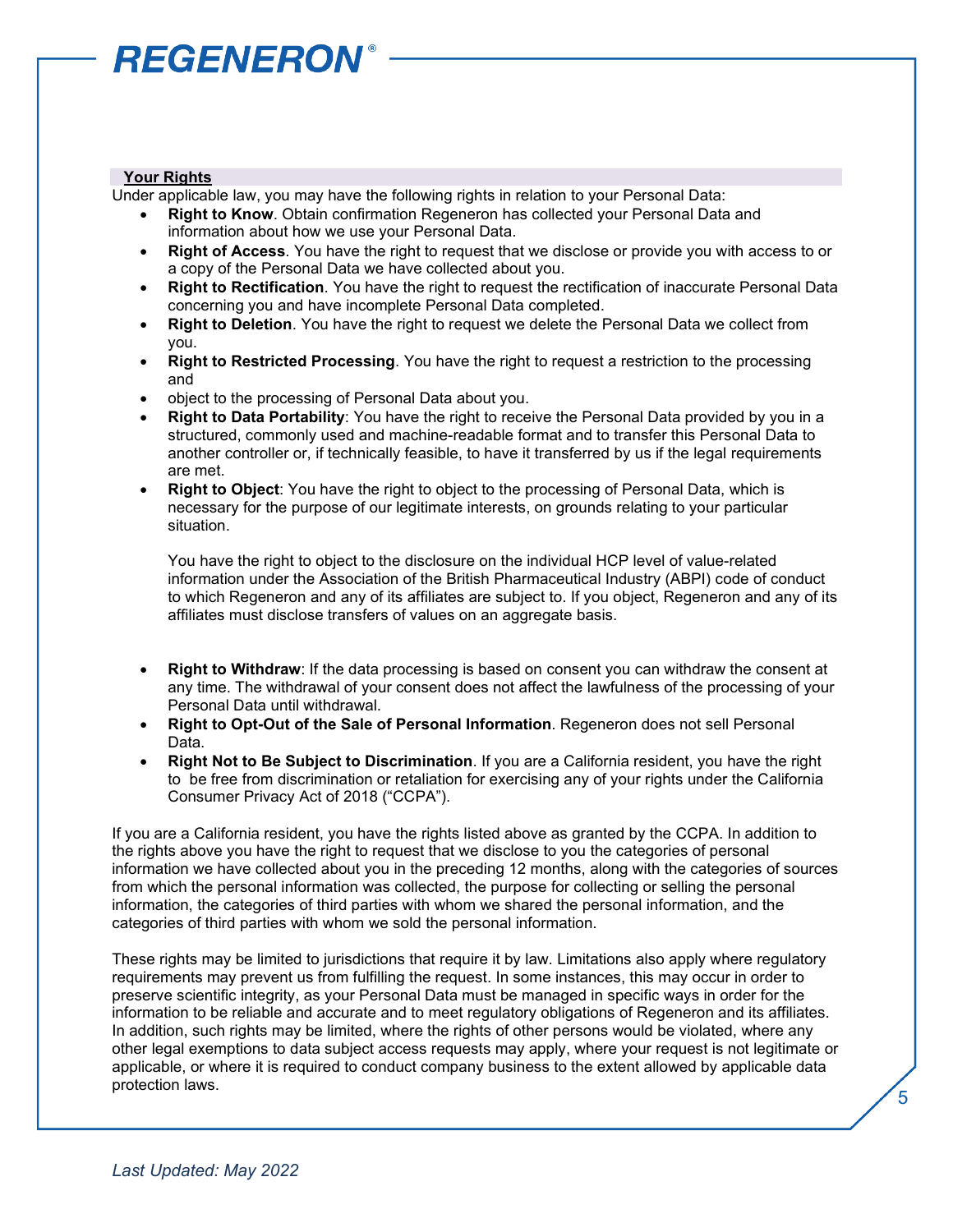Where you submit a request to exercise your rights, we are required to verify that you are who you say you are. We verify every request carefully, and you may be requested to provide additional Personal Data for the verification process.

#### **Information Security**

Regeneron is committed to protecting Personal Data from loss, misuse, disclosure, alteration, unauthorised access, and destruction and takes all reasonable precautions to safeguard the confidentiality of Personal Data. Although we make reasonable efforts to protect the Personal Data which you provide to us, no information security system is impenetrable.

As such, you acknowledge and accept we cannot guarantee the security of your Personal Data, although we use strict procedures and security features to prevent unauthorised access.

Where we have given you (or where you have chosen) a password which enables you to access an account with us, you are responsible for keeping this password confidential. We ask you not to share a password with anyone. We have put in place procedures to deal with any suspected data security breach and will notify you and any applicable regulator of a suspected breach where we are legally required to do so.

#### **How to Reach Us**

If you need further assistance regarding exercising your rights, please send your request to the Data Privacy Office by emailing us at [DataProtection@Regeneron.com,](mailto:DataProtection@Regeneron.com) by calling +1 844-835-4137 or by post mail at:

Regeneron Pharmaceuticals, Inc. Chief Privacy Officer 777 Old Saw Mill River Rd. Tarrytown, NY 10591-6707

You may have the right to lodge a complaint directly with the relevant data protection authority or supervisory authority if you believe that we have processed information in a manner that is unlawful or breaches your rights under applicable data privacy law. If you are in the European Union you can find a listing of each EU country's Data Protection Authority here: [http://ec.europa.eu/justice/data](http://ec.europa.eu/justice/data-protection/bodies/authorities/index_en.htm)[protection/bodies/authorities/index en.htm.](http://ec.europa.eu/justice/data-protection/bodies/authorities/index_en.htm) 

Without limiting any rights to complain directly to an authority, we are committed to protecting personal information, and complaints may be made directly with us.

#### **Status of This Notice**

We may amend this Notice from time to time, should it become necessary to do so, Regeneron will inform you on its public facing website of new revisions of this Privacy Notice. This Notice may also be supplemented by other statements as needed to comply with local requirements in the country where you live.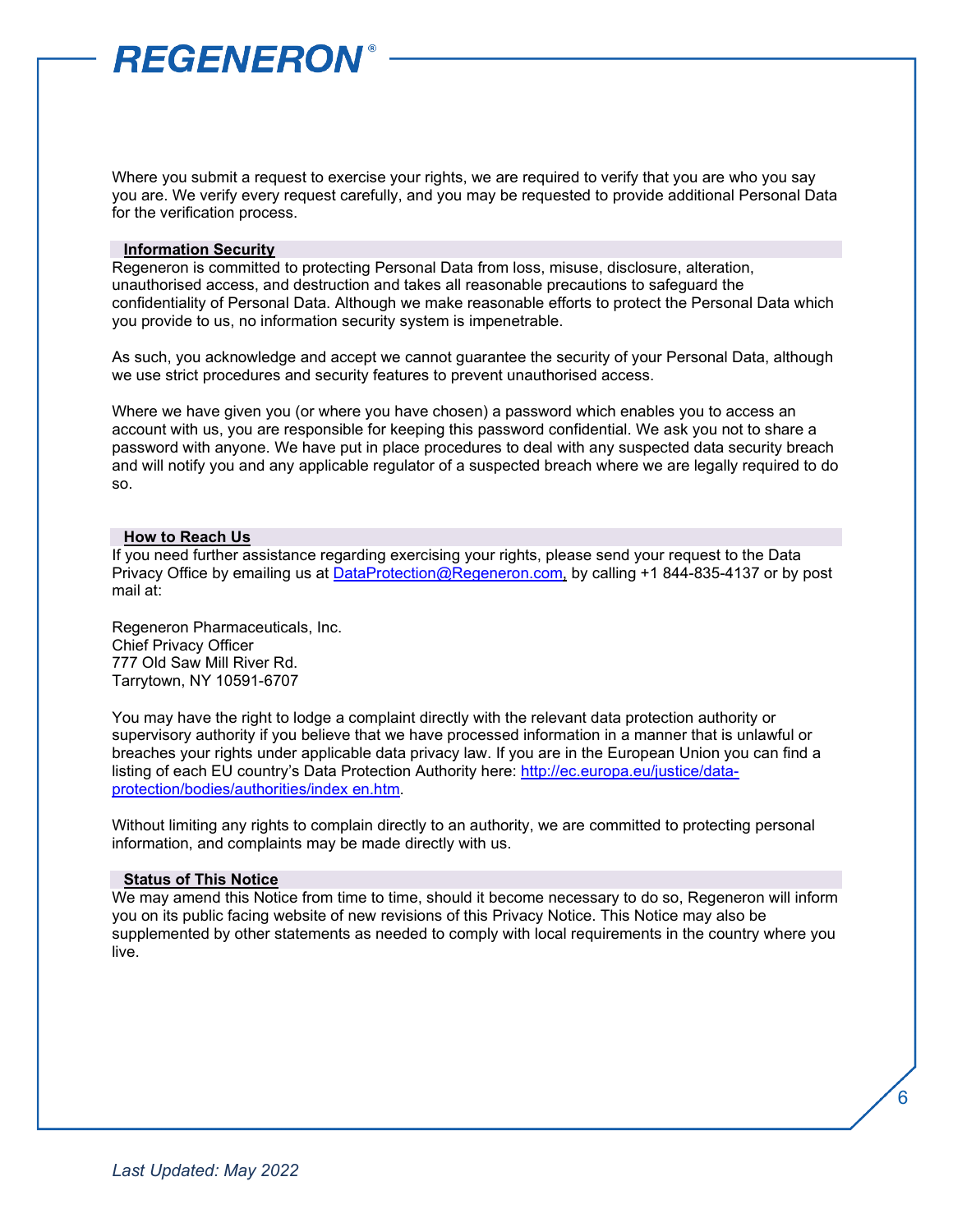

#### **Regeneron-Datenschutzerklärung für personenbezogene Daten für medizinische Fachkräfte, Prüfärzte, Mitarbeiter von Einrichtungen und sonstige relevante Entscheidungsträger** Datum des Inkrafttretens: 30. März 2022

Diese Datenschutzerklärung erläutert die Praktiken zur Handhabung personenbezogener Daten von Regeneron Pharmaceuticals, Inc., seinen verbundenen Unternehmen und Tochtergesellschaften (zusammen ["Regeneron"](https://regn.sharepoint.com/:p:/r/sites/RON/Accounting/_layouts/15/Doc.aspx?sourcedoc=%7B5B82AEC6-386E-40C8-BCA8-E9F799FA5F0F%7D&file=Regeneron%20Legal%20Entity%20Chart.pptx&action=edit&mobileredirect=true&DefaultItemOpen=1&cid=1bdd2349-b62f-40d7-9a9f-afe078f59b43&CID=BA876916-46A2-4B2D-B85F-6E9AD2333415&wdLOR=cBE755280-CC17-4EEC-85A9-E83914CEA243) oder "wir" bzw. "unser") in Bezug auf personenbezogene Daten, die wir über medizinische Fachkräfte (Health Care Professionals, HCPs), Prüfärzte, Mitarbeiter von Einrichtungen und sonstige relevante Entscheidungsträger (Other Relevant Decision Makers, ORDMs) erheben. Für die Zwecke dieser Datenschutzerklärung bezeichnet ein ORDM eine Person, die eine Funktion im nationalen Gesundheitsdienst (National Health Service, "NHS") ausübt und auf beliebige Weise die Verabreichung, den Konsum, die Verschreibung, den Kauf, die Empfehlung, die Verkaufslieferung oder die Verwendung eines Medikaments beeinflussen könnte, jedoch keine medizinische Fachkraft ist. "Personenbezogene Daten" bezeichnet alle Informationen, die eine Person direkt oder indirekt identifizieren, sich auf sie beziehen, sie beschreiben, mit ihr in Verbindung gebracht werden können oder vernünftigerweise direkt oder indirekt mit ihr verbunden werden könnten. Sie beschreibt, welche personenbezogenen Daten wir über Sie erheben, wie sie verwendet werden und an wen wir sie weitergeben können. Diese Erklärung erläutert auch Ihre Rechte bezüglich Ihrer personenbezogenen Daten. Diese Datenschutzerklärung gilt für alle personenbezogenen Daten über Sie, die wir verarbeiten.

Regeneron Pharmaceuticals, Inc. ist der Datenverantwortliche für Ihre personenbezogenen Daten.

Wenn Sie Fragen zu dieser Datenschutzerklärung haben, wenden Sie sich bitte direkt an uns. Unsere Kontaktdaten finden Sie im Abschnitt "So erreichen Sie uns" weiter unten.

#### **Personenbezogene Daten, die wir erfassen**

Die personenbezogenen Daten, die Regeneron über Sie erfasst und verarbeitet, können direkt von Ihnen, aus Ihrer Interaktion mit unseren digitalen Objekten oder aus öffentlichen oder externen Informationsquellen stammen. Personenbezogene Daten über Sie umfassen alle Daten, die Sie identifizieren oder verwendet werden können, um Sie zu identifizieren. Die Arten von personenbezogenen Daten, die wir erheben, hängen von Ihrer Beziehung zu Regeneron sowie den geltenden Gesetzen ab und können die folgenden Datenkategorien umfassen:

- **Persönliche Identifizierung**: Name, Geschlecht, Alter, Geburtsdatum, Passnummer, Daten
- **Kontaktdaten:** Adresse, Telefon- und Faxnummer, Mobiltelefonnummer, E-Mail-Adresse
- **Informationen zur beruflichen Qualifikation:** Akademische und berufliche Informationen (z. B. Praxis/Fachgebiet, Lizenznummer, Zertifizierung durch Fachverband, akademischer Abschluss und Ernennungen, IRB-Hintergrund, Lebenslauf)
- **Informationen zur Transparenz**: Zahlung und Übermittlung von wertbezogenen Informationen
- **Informationen zu Finanzen und Reisen**: Hotelprämien und/oder Vielfliegernummern
- **Weitere berufliche Details**: Schulungen und Qualifikationen, organisatorische oder institutionelle Zugehörigkeitsprogramme und Aktivitäten, an denen Sie teilgenommen haben.
- **Informationen zum Standort**: Geografische Daten, die in Mitteilungen und Inhalten enthalten sind, die in E-Mails gesendet und von unseren Interaktionen mit digitalem Eigentum erhalten werden. Online-Verhalten: Wir können verfolgen, welche E-Mails geöffnet und welche Links von Empfängern angeklickt werden.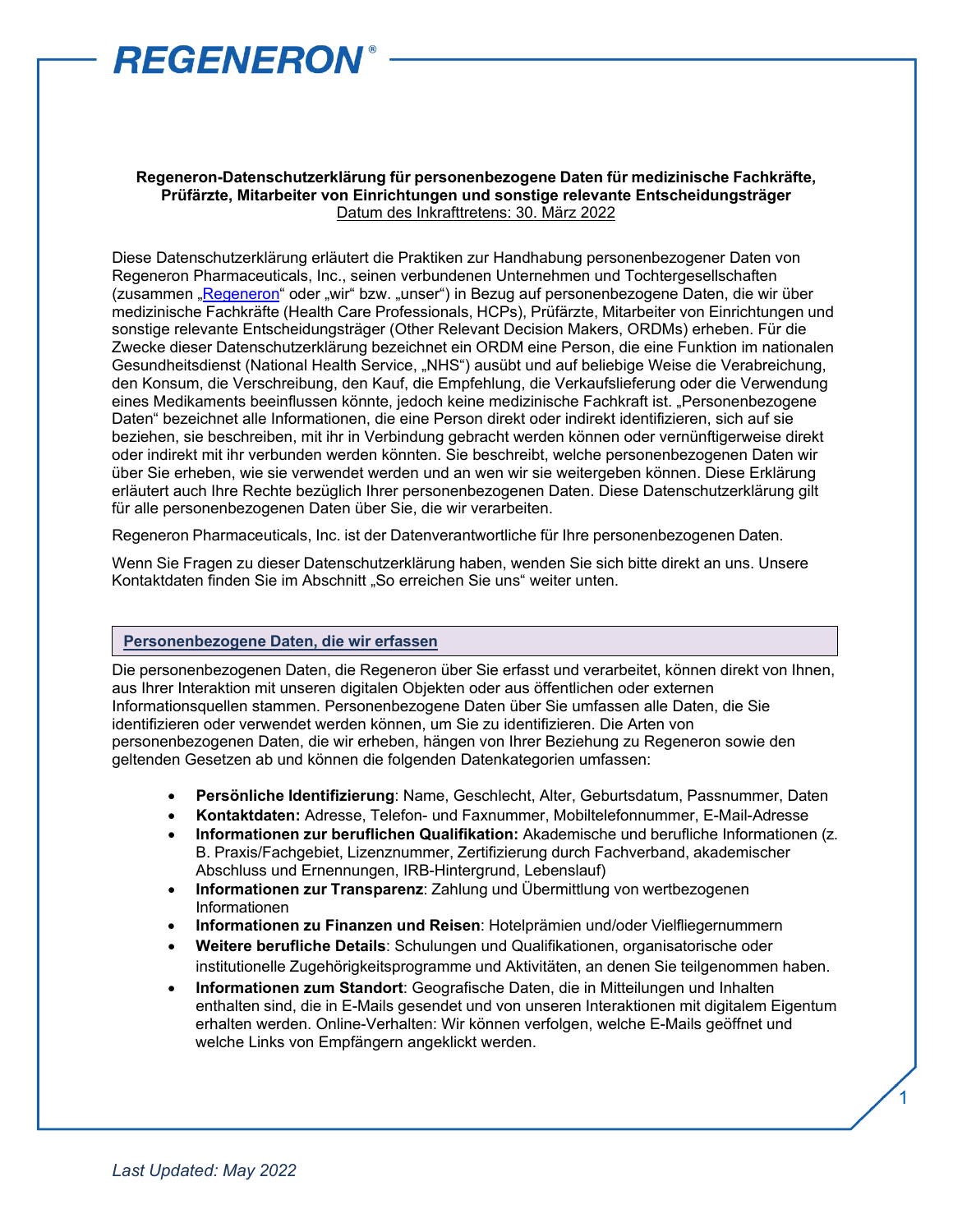#### **Wie wir Ihre personenbezogenen Daten verwenden**

Regeneron interagiert mit HCPs, Prüfärzten, Mitarbeitern von Einrichtungen und/oder ORDMs und erhebt deren personenbezogenen Daten für viele verschiedene Zwecke. Wir verkaufen jedoch keine personenbezogenen Daten von HCPs, Prüfärzten, Mitarbeitern von Einrichtungen und/oder ORDMs gegen Geld oder andere werthaltige Gegenleistungen. Im Folgenden sind die Zwecke aufgeführt, zu denen wir personenbezogene Daten über HCPs und/oder ORDMs erheben und verarbeiten:

Verwaltung klinischer Studien (Betrieb/Entwicklung)

- Mitteilungen über Studien, die von Regeneron und seinen Mitarbeitern durchgeführt werden
- Studienmanagement inkl. Überwachung der Studienaktivitäten
- Identifizierung und Bewertung von Prüfärzten, Prüfzentren und unterstützendem Personal für mögliche Studienteilnahme
- Erkundung potenzieller Kooperationen und Studien
- Reaktion auf Audits und Einhaltung guter klinischer Praktiken: Untersuchung und Meldung von Informationen zu unerwünschten Ereignissen und Produktbeanstandungen

#### Wissenschaftliche Expertise

- Ausbildung oder wissenschaftliche und pädagogische Programme
- Bewertung des beruflichen Werdegangs für Compliance-Zwecke
- Festlegung der Gehaltsstufe/Zahlung
- Einbindung, Pflege und/oder Einstufung der wichtigsten wissenschaftlichen und medizinischen Experten und Führungsprofile
- Ermittlung von Fachkenntnissen für kommerzielle Tätigkeiten

#### • Geschäftsbetrieb

- Verwaltung von Kunden und Geschäftsbeziehungen
- Organisation von Reise- und Hotelunterkünften
- Kommunikation von Informationen über unsere Studien oder Produkte (direktes Marketing)
- Feedback zu Produkten und Dienstleistungen von Regeneron
- Zugang zu unseren Ressourcen und Tracking von Interaktionen
- Erfüllung unserer vertraglichen Pflichten
- Offenlegung von Wertübertragungen gegenüber Aufsichtsbehörden und Handelsverbänden
- Erfüllung behördlicher Anforderungen
- Engagement oder Interaktion mit Regeneron oder unseren Produkten und Dienstleistungen, Meinungen zu Regeneron oder unseren Produkten und Dienstleistungen, Verschreibungshistorie, Kommunikationspräferenzen
- Einsatz verschiedener Tracking-Technologien wie Cookies, Webbeacons und AIM
- Sponsorings bezüglich Einhaltung gesetzlicher und behördlicher Vorschriften, Zuschüsse, Spenden
- Verwaltung von Programmen zur Patientenunterstützung
- Compliance und Sicherheitszwecke
- Beitrag zur Ermittlerdatenbank/-registrierung (auf die nur Mitgliedsunternehmen Zugriff haben), Untersuchung von möglichem Fehlverhalten oder Nichteinhaltung der Richtlinien und Verfahren von Regeneron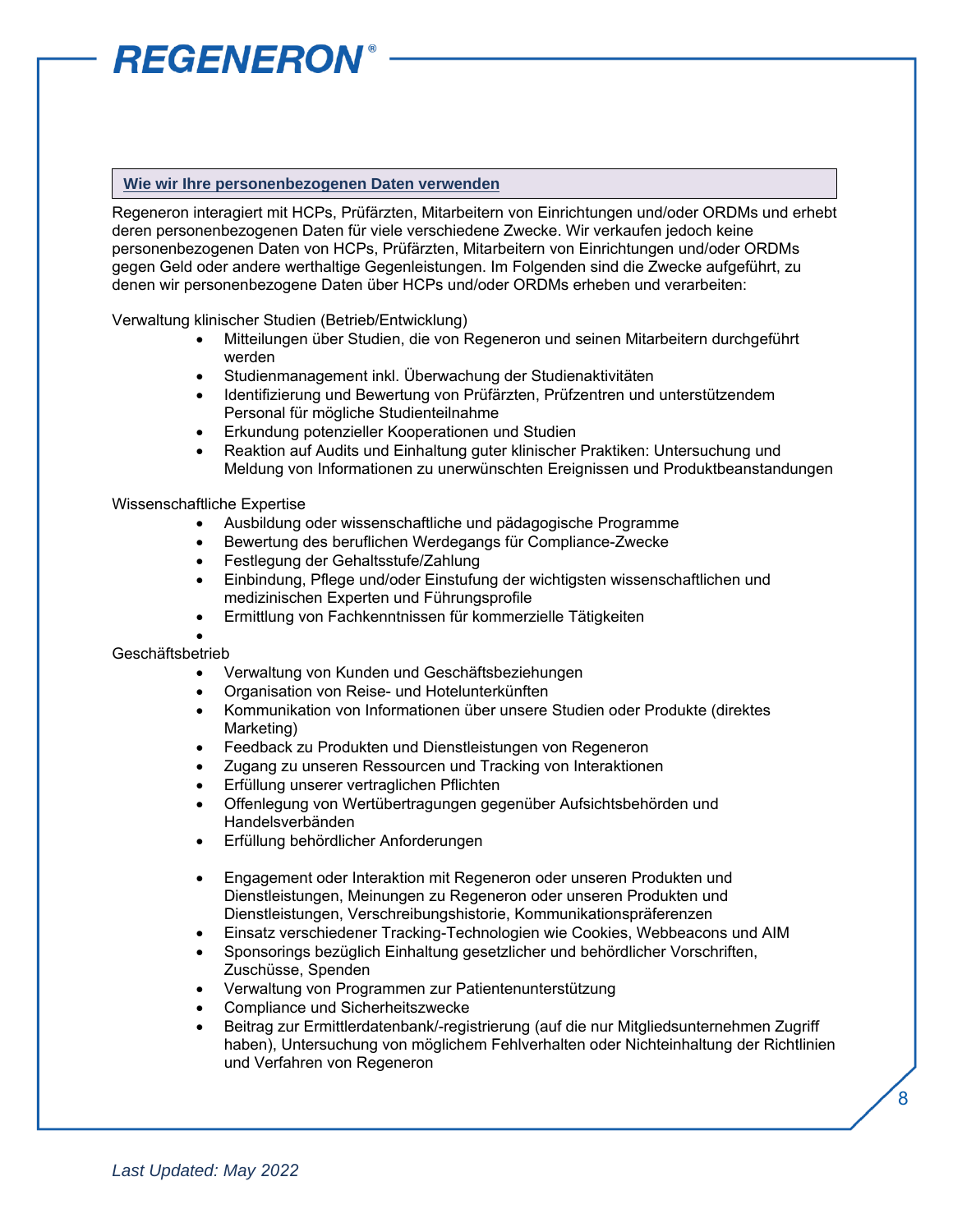

Regeneron erhebt diese personenbezogenen Daten über HCPs, Prüfärzte, Mitarbeiter von Einrichtungen und/oder ORDMs auf Grundlage eines berechtigten Interesses und, sofern dies erforderlich ist, haben Sie Regeneron ihre Zustimmung erteilt. Wir verwenden Ihre personenbezogenen Daten auch zur Erfüllung unserer gesetzlichen Verpflichtungen, einschließlich Vorschriften für klinische Studien und Berichterstattung über finanzielle Offenlegung, oder zur Erfüllung unserer vertraglichen Pflichten Ihnen gegenüber.

Ihre personenbezogenen Daten werden ohne Ihre zusätzliche Zustimmung nicht für Direktmarketingzwecke verwendet.

**Tabelle 1:** Übersicht über die Kategorien personenbezogener Daten, die von Regeneron erhoben werden, und der verbundenen Zwecke, für die Regeneron personenbezogene Daten erhebt.

| <b>KATEGORIE DER ERHOBENEN</b><br><b>PERSONENBEZOGENEN DATEN</b> | ZWECKE, FÜR DIE WIR PERSONENBEZOGENE<br><b>DATEN ERHEBEN</b>                                                                                                           |
|------------------------------------------------------------------|------------------------------------------------------------------------------------------------------------------------------------------------------------------------|
| Persönliche Identifizierung                                      | Verwaltung klinischer Studien<br>$\bullet$<br>Wissenschaftliche Expertise<br>Geschäftsbetrieb<br>Einhaltung gesetzlicher und<br>behördlicher Vorschriften              |
| Kontaktdaten                                                     | Verwaltung klinischer Studien<br>$\bullet$<br>Wissenschaftliche Expertise<br>Geschäftsbetrieb<br>Einhaltung gesetzlicher und<br>$\bullet$<br>behördlicher Vorschriften |
| Informationen zur beruflichen<br>Qualifikation                   | Wissenschaftliche Expertise<br>$\bullet$<br>Einhaltung gesetzlicher und<br>behördlicher Vorschriften                                                                   |
| Informationen zur Transparenz                                    | Geschäftsbetrieb<br>$\bullet$<br>Einhaltung gesetzlicher und<br>$\bullet$<br>behördlicher Vorschriften                                                                 |
| Informationen zu Finanzen und Reisen                             | Geschäftsbetrieb<br>$\bullet$<br>Einhaltung gesetzlicher und<br>behördlicher Vorschriften                                                                              |
| <b>Weitere berufliche Details</b>                                | <b>Wissenschaftliche Expertise</b>                                                                                                                                     |
| Informationen zum Standort                                       | Verwaltung klinischer Studien<br>Wissenschaftliche Expertise<br>Geschäftsbetrieb<br>Einhaltung gesetzlicher und<br>behördlicher Vorschriften                           |

#### **Offenlegungen von Wertübertragungen**

Regeneron und seine verbundenen Unternehmen sind verpflichtet, die Zahlungen und Leistungen, die Sie von Regeneron erhalten, öffentlich bekannt zu geben, um Transparenzverpflichtungen nach geltendem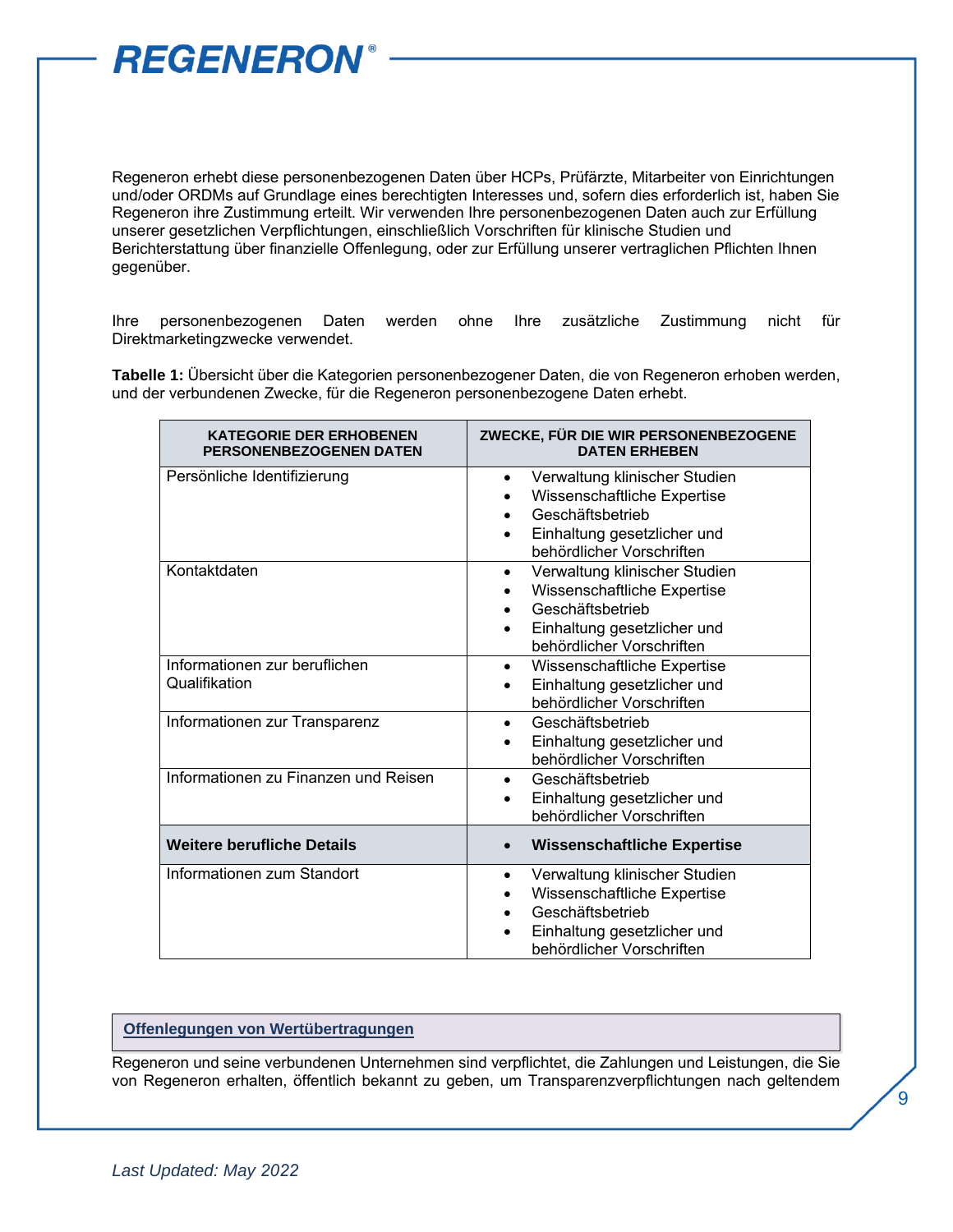

lokalem Recht, Vorschriften/regulatorischen Leitlinien, einschließlich aller Verhaltenskodizes der pharmazeutischen Industrie, denen Regeneron unterliegt, zu erfüllen.

Wir werden nur die erforderlichen Informationen offenlegen. Diese Informationen könnten Ihre Identität, den Ort der beruflichen Praxis, die nationale Kennung und/oder Lizenznummer sowie das Datum, die Art und den Betrag des bereitgestellten Werts umfassen. Diese Informationen können auf staatlichen Websites, branchenüblichen Websites und/oder unseren Websites veröffentlicht werden, um gesetzliche Anforderungen zu erfüllen. Wir sind verpflichtet, Ihre personenbezogenen Daten basierend auf einer gültigen Rechtsgrundlage zu verarbeiten, die je nach Herkunftsland variieren kann. Bei der Rechtsgrundlage kann es sich um eine der folgenden handeln: Einwilligung, gesetzliche Anforderung oder berechtigtes Interesse.

Wenn die Verarbeitung personenbezogener Daten einer HCP und/oder eines ORDM auf legitimen Interessen beruht, kann die HCP und/oder der ORDM ihr/sein Recht ausüben, einer derartigen Verarbeitung jederzeit zu widersprechen. Regeneron wird Ihrer Anfrage nachkommen, mit Ausnahme der Falls, dass Regeneron zwingende legitime Gründe für die Offenlegung hat, die Ihre Interessen und Rechte außer Kraft setzen, oder dass Regeneron die Offenlegung der Daten zur Begründung, Ausübung oder Verteidigung eines Rechtsanspruchs fortsetzen muss.

#### **An wen wir Ihre Daten weitergeben**

Ihre personenbezogenen Daten können zu den in dieser Datenschutzerklärung beschriebenen Zwecken an verbundene Unternehmen, Mitarbeiter, Dritte und Vertreter von Regeneron weitergegeben werden.

Regeneron kann mit Dritten Verträge abschließen, um Aktivitäten oder Funktionen im Zusammenhang mit den oben genannten Zwecken im Namen von Regeneron durchzuführen, die die Verwendung personenbezogener Daten über Sie beinhalten. In solchen Fällen verlangt Regeneron von diesen Dritten, die Privatsphäre, Vertraulichkeit und Sicherheit der an sie weitergegebenen personenbezogenen Daten zu schützen. Diese Drittparteien müssen zustimmen, dass sie personenbezogene Daten über Sie nicht verwenden oder offenlegen, es sei denn, dies ist erforderlich, um Dienstleistungen für uns oder in unserem Namen zu erbringen oder um geltende Gesetze oder Vorschriften einzuhalten.

Wenn Sie als klinischer Prüfarzt an von Regeneron durchgeführten Studien teilnehmen, können wir Ihren Namen und Ihre Arbeitskontaktinformationen sowie Ihre Verbindung zu uns öffentlich bekanntgeben. Diese Daten können online auf der Website von Regeneron, der European Clinical Trials Database, ClinicalTrials.gov und ähnlichen Websites veröffentlicht werden. Außerdem können diese Daten auch in Druckmaterialien enthalten sein.

Darüber hinaus können wir unseren Mitarbeitern Ihren Namen, Ihre Kontaktinformationen und andere Informationen über Ihre Website, wie z. B. Registrierungsnummern, zur Verfügung stellen. Diese Mitarbeiter können Sie bezüglich einer möglichen Teilnahme an zukünftigen Studien kontaktieren.

Regeneron kann personenbezogene Daten über Sie, einschließlich Ihrer finanziellen Beziehung zu Regeneron und aller Beträge, die Regeneron an Sie bezahlt hat, an Regierungsbehörden in Verbindung mit den aufsichtsbehördlichen Aktivitäten von Regeneron, als Reaktion auf autorisierte Informationsanfragen oder wie anderweitig durch Gesetze, Verordnungen oder Branchenkodizes erforderlich, denen Regeneron oder seine verbundenen Unternehmen unterliegen, offenlegen.

Es kann Szenarien geben, in denen wir Ihre personenbezogenen Daten als Reaktion auf einen Gerichtsbeschluss, eine Vorladung oder einen Durchsuchungsbefehl bereitstellen müssen. Obwohl wir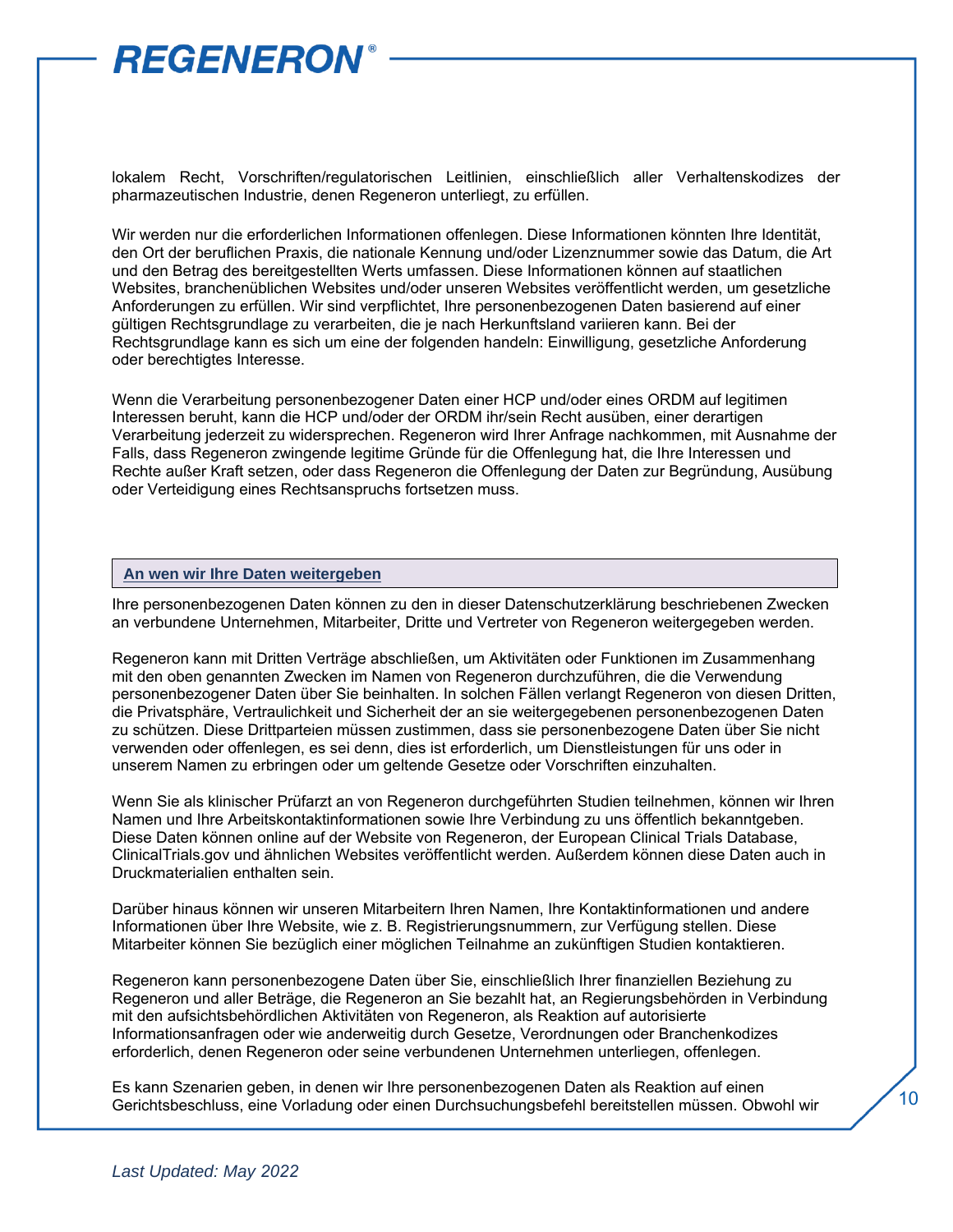beim Schutz Ihrer personenbezogenen Daten gewissenhaft vorgehen, werden wir bei solchen Anfragen kooperieren. Wir werden auch mit Strafverfolgungsbehörden zusammenarbeiten, wenn diese gegen HCPs, Prüfärzte, Mitarbeiter von Einrichtungen und/oder ORDMs ermitteln, die gegen das Gesetz verstoßen oder sich gesetzeswidrig oder Einzelpersonen gegenüber abträglich verhalten.

Falls Regeneron beschließt, unser Geschäft durch Verkauf, Fusion oder Übernahme zu reorganisieren oder zu veräußern, kann Regeneron personenbezogene Daten über Sie an tatsächliche oder potenzielle Käufer weitergeben. Wir verpflichten alle tatsächlichen oder potenziellen Käufer dazu, diese personenbezogenen Daten in Übereinstimmung mit dieser Datenschutzerklärung zu behandeln.

#### **Internationale Datenübertragung**

Ihre personenbezogenen Daten können aus den Vereinigten Staaten und anderen Ländern, in denen Regeneron ansässig ist, Mitarbeiter hat, die Forschung durchführen, oder in denen Regeneron versucht, seine Produkte zu vermarkten, abgerufen oder dorthin übertragen werden. Obwohl diese Länder möglicherweise nicht das gleiche Schutzniveau für personenbezogene Daten haben wie das Land, in dem Sie leben, hat Regeneron technische und organisatorische Sicherheitsvorkehrungen zum Schutz Ihrer personenbezogenen Daten getroffen und ist letztendlich für den Schutz Ihrer Privatsphäre verantwortlich. Obwohl von Regeneron implementierte Sicherheitsmaßnahmen das Risiko des Missbrauchs oder des Zugriffs auf Ihre personenbezogenen Daten durch Unbefugte verringern, können diese Risiken nicht vollständig ausgeschlossen werden.

Wenn Sie in der EU ansässig sind, beachten Sie bitte, dass Regeneron die Standardvertragsklauseln der Europäischen Kommission für die Übermittlung personenbezogener Daten zwischen unseren verbundenen Unternehmen, Partnern und Mitarbeitern umgesetzt hat, die von den Parteien verlangen, dass die von ihnen aus Europa verarbeiteten personenbezogenen Daten gemäß den lokalen Datenschutzgesetzen geschützt werden. Eine Kopie erhalten Sie auf Anfrage direkt beim Datenschutzamt, siehe Abschnitt "So erreichen Sie uns" weiter unten.

#### **Aufbewahrung personenbezogener Daten**

Die von uns über Sie erfassten personenbezogenen Daten können so lange gespeichert werden, wie wir einen laufenden legitimen geschäftlichen Bedarf oder eine gesetzliche Verpflichtung dazu haben. Wenn Ihre personenbezogenen Daten gemäß einer Einwilligung erhoben wurden, respektieren wir die angegebene Aufbewahrungserklärung.

Wir speichern Ihre personenbezogenen Daten nur, wenn dafür eine Rechtsgrundlage besteht. Sobald festgestellt wird, dass es keine Rechtsgrundlage für die Aufbewahrung Ihrer personenbezogenen Daten gibt, werden diese gelöscht oder anonymisiert (sofern sie nicht mehr dazu verwendet werden können, Sie direkt oder indirekt zu identifizieren).

#### **Ihre Rechte**

Nach geltendem Recht haben Sie möglicherweise die folgenden Rechte in Bezug auf Ihre personenbezogenen Daten:

• **Recht auf Auskunft.** Eine Bestätigung, dass Regeneron Ihre personenbezogenen Daten erfasst hat und Informationen darüber, wie wir Ihre personenbezogenen Daten verwenden.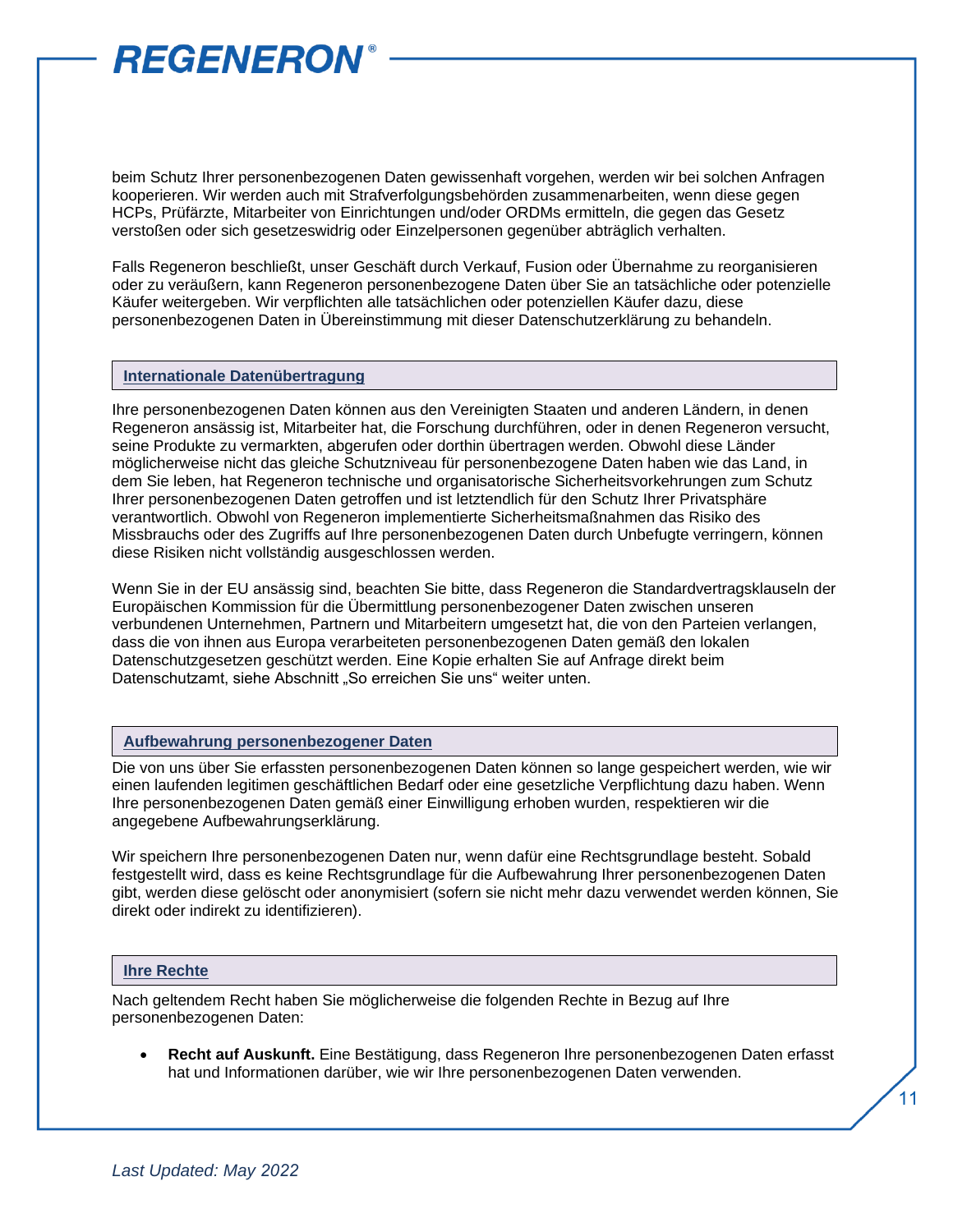- **Recht auf Zugang.** Sie haben das Recht, von uns zu verlangen, dass wir Ihnen Zugang zu oder eine Kopie der personenbezogenen Daten, die wir über Sie erfasst haben, offenlegen oder Ihnen zur Verfügung stellen.
- **Recht auf Berichtigung.** Sie haben das Recht, die Berichtigung Sie betreffender unrichtiger personenbezogener Daten und die Vervollständigung unvollständiger personenbezogener Daten zu verlangen.
- **Recht auf Löschung**. Sie haben das Recht, von uns die Löschung der über Sie erhobenen personenbezogenen Daten zu verlangen.
- **Recht auf eingeschränkte Verarbeitung**. Sie haben das Recht, eine Einschränkung der Verarbeitung zu verlangen und der Verarbeitung der Sie betreffenden personenbezogenen Daten zu widersprechen.
- **Recht auf Datenübertragbarkeit:** Sie haben das Recht, die von Ihnen bereitgestellten personenbezogenen Daten in einem strukturierten, gängigen und maschinenlesbaren Format zu erhalten und diese personenbezogenen Daten an einen anderen Verantwortlichen zu übermitteln oder, sofern technisch durchführbar, von uns übermitteln zu lassen, wenn die gesetzlichen Voraussetzungen erfüllt sind.
- **Recht auf Einspruch:** Sie haben das Recht, der Verarbeitung personenbezogener Daten, die zur Wahrung unserer berechtigten Interessen erforderlich ist, aus Gründen, die sich aus Ihrer besonderen Situation ergeben, zu widersprechen.

Sie haben das Recht, der Offenlegung von wertbezogenen Informationen auf individueller HCP-Ebene gemäß dem Verhaltenskodex der Association of the British Pharmaceutical Industry (ABPI), der Regeneron und seine verbundenen Unternehmen unterliegen, zu widersprechen. Wenn Sie Widerspruch einlegen, müssen Regeneron und eines seiner verbundenen Unternehmen Wertübertragungen auf aggregierter Basis offenlegen.

- **Recht auf Widerruf:** Sofern die Datenverarbeitung auf einer Einwilligung beruht, können Sie die Einwilligung jederzeit widerrufen. Der Widerruf Ihrer Einwilligung berührt nicht die Rechtmäßigkeit der Verarbeitung Ihrer personenbezogenen Daten bis zum Widerruf.
- **Recht auf Ablehnung des Verkaufs personenbezogener Daten**. Regeneron verkauft keine personenbezogenen Daten.
- **Recht auf Nicht-Diskriminierung**. Wenn Sie in Kalifornien ansässig sind, haben Sie das Recht, bei der Ausübung Ihrer Rechte gemäß dem California Consumer Privacy Act von 2018 ("CCPA") frei von Diskriminierung oder Vergeltung zu sein.

Wenn Sie in Kalifornien ansässig sind, haben Sie die oben aufgeführten Rechte, die vom CCPA gewährt werden. Zusätzlich zu den oben genannten Rechten haben Sie das Recht, zu verlangen, dass wir Ihnen die Kategorien personenbezogener Daten, die wir in den letzten 12 Monaten über Sie erhoben haben, zusammen mit den Kategorien von Quellen, aus denen die personenbezogenen Daten erhoben wurden, dem Zweck der Erhebung oder des Verkaufs der personenbezogenen Daten, den Kategorien von Dritten,

12

**REGENERON**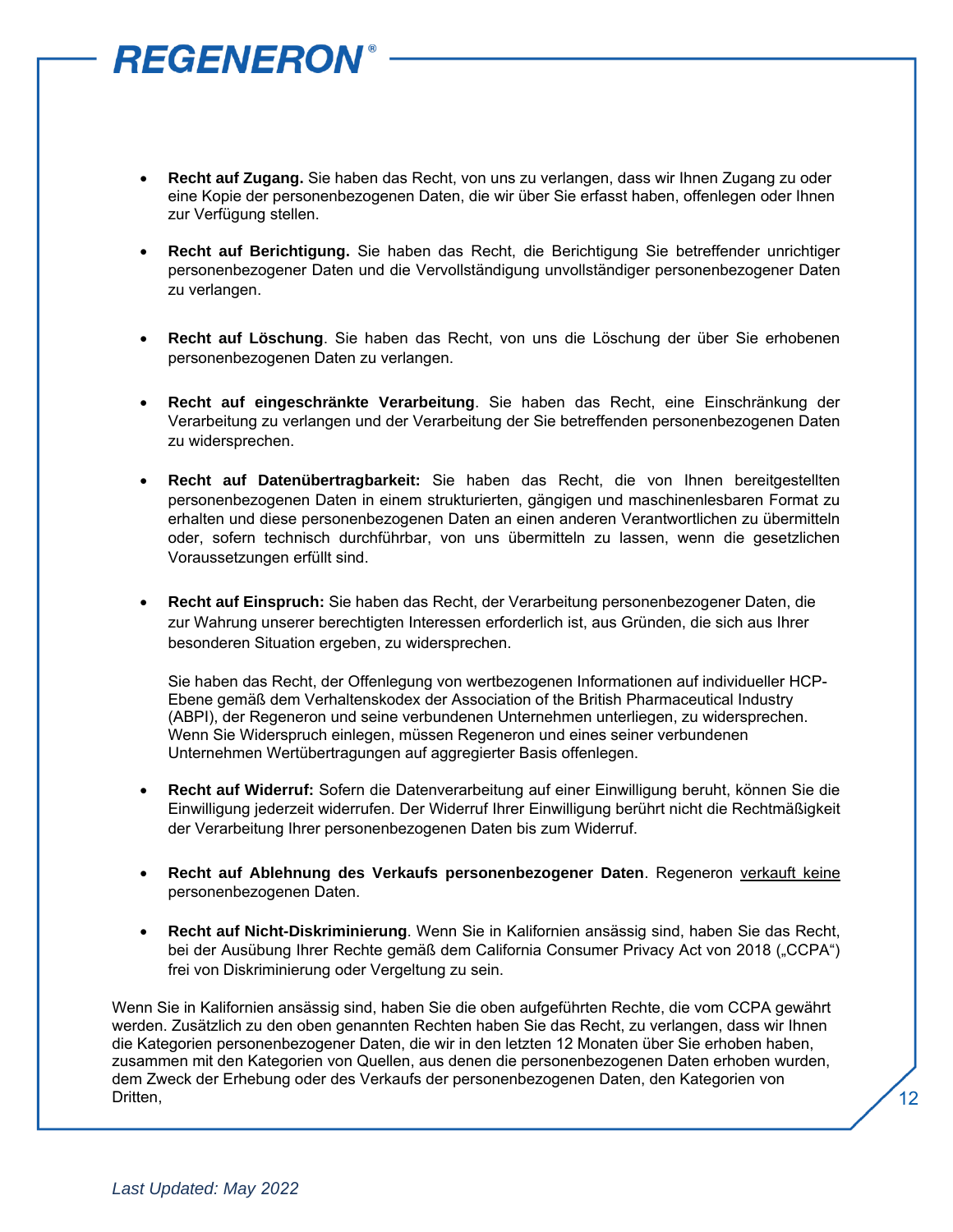

denen wir die personenbezogenen Daten übermittelt haben, und den Kategorien von Dritten, mit denen wir die personenbezogenen Daten verkauft haben, offenlegen.

Diese Rechte können auf Rechtsordnungen beschränkt sein, die dies gesetzlich vorschreiben. Einschränkungen gelten auch, wenn aufsichtsbehördliche Anforderungen uns daran hindern können, der Anfrage nachzukommen. In einigen Fällen kann dies der Fall sein, um die wissenschaftliche Integrität zu wahren, da Ihre personenbezogenen Daten auf bestimmte Weise verwaltet werden müssen, damit die Informationen zuverlässig und genau sind und die aufsichtsrechtlichen Verpflichtungen von Regeneron und seinen verbundenen Unternehmen erfüllt werden. Darüber hinaus können solche Rechte eingeschränkt werden, wenn die Rechte anderer Personen verletzt würden, wenn andere gesetzliche Ausnahmen für Zugangsanfragen betroffener Personen gelten, wenn Ihre Anfrage nicht legitim oder anwendbar ist oder wenn sie für die Durchführung von Unternehmensgeschäften erforderlich ist, soweit dies nach geltendem Datenschutzrecht zulässig ist.

Wenn Sie einen Antrag auf Ausübung Ihrer Rechte stellen, müssen wir überprüfen, ob Sie die Person sind, als die Sie sich ausgeben. Wir überprüfen jede Anfrage sorgfältig, und Sie werden möglicherweise aufgefordert, zusätzliche personenbezogene Daten für den Überprüfungsprozess anzugeben.

#### **Informationssicherheit**

Regeneron verpflichtet sich, personenbezogene Daten vor Verlust, Missbrauch, Offenlegung, Änderung, unbefugtem Zugriff und Zerstörung zu schützen, und trifft alle angemessenen Vorkehrungen, um die Vertraulichkeit personenbezogener Daten zu wahren. Obwohl wir angemessene Anstrengungen unternehmen, um die personenbezogenen Daten, die Sie uns zur Verfügung stellen, zu schützen, ist kein Informationssicherheitssystem undurchdringlich.

Daher bestätigen und akzeptieren Sie, dass wir die Sicherheit Ihrer personenbezogenen Daten nicht garantieren können, obwohl wir strenge Verfahren und Sicherheitsfunktionen verwenden, um unbefugten Zugriff zu verhindern.

Wenn wir Ihnen ein Passwort gegeben haben (oder wenn Sie ein Passwort gewählt haben), das Ihnen den Zugriff auf ein Konto bei uns ermöglicht, sind Sie dafür verantwortlich, dieses Passwort vertraulich zu behandeln. Wir bitten Sie, Passwörter niemandem mitzuteilen. Wir haben Verfahren eingeführt, um mit mutmaßlichen Datenschutzverletzungen umzugehen, und werden Sie und alle zuständigen Aufsichtsbehörden über einen mutmaßlichen Verstoß informieren, wenn wir gesetzlich dazu verpflichtet sind.

#### **So erreichen Sie uns**

Wenn Sie weitere Unterstützung hinsichtlich der Ausübung Ihrer Rechte benötigen, senden Sie Ihre Anfrage bitte unte[r DataProtection@Regeneron.com](mailto:DataProtection@Regeneron.com) an das Datenschutzbüro, rufen Sie uns unter der Nummer +1 844 835 4137 an oder tätigen Sie eine Postsendung an die folgende Adresse:

Regeneron Pharmaceuticals, Inc. Chief Privacy Officer (Datenschutzbeauftragter) 777 Old Saw Mill River Rd. Tarrytown, NY 10591-6707

Sie haben möglicherweise das Recht, sich direkt bei der zuständigen Datenschutzbehörde oder Aufsichtsbehörde zu beschweren, wenn Sie der Ansicht sind, dass wir Informationen rechtswidrig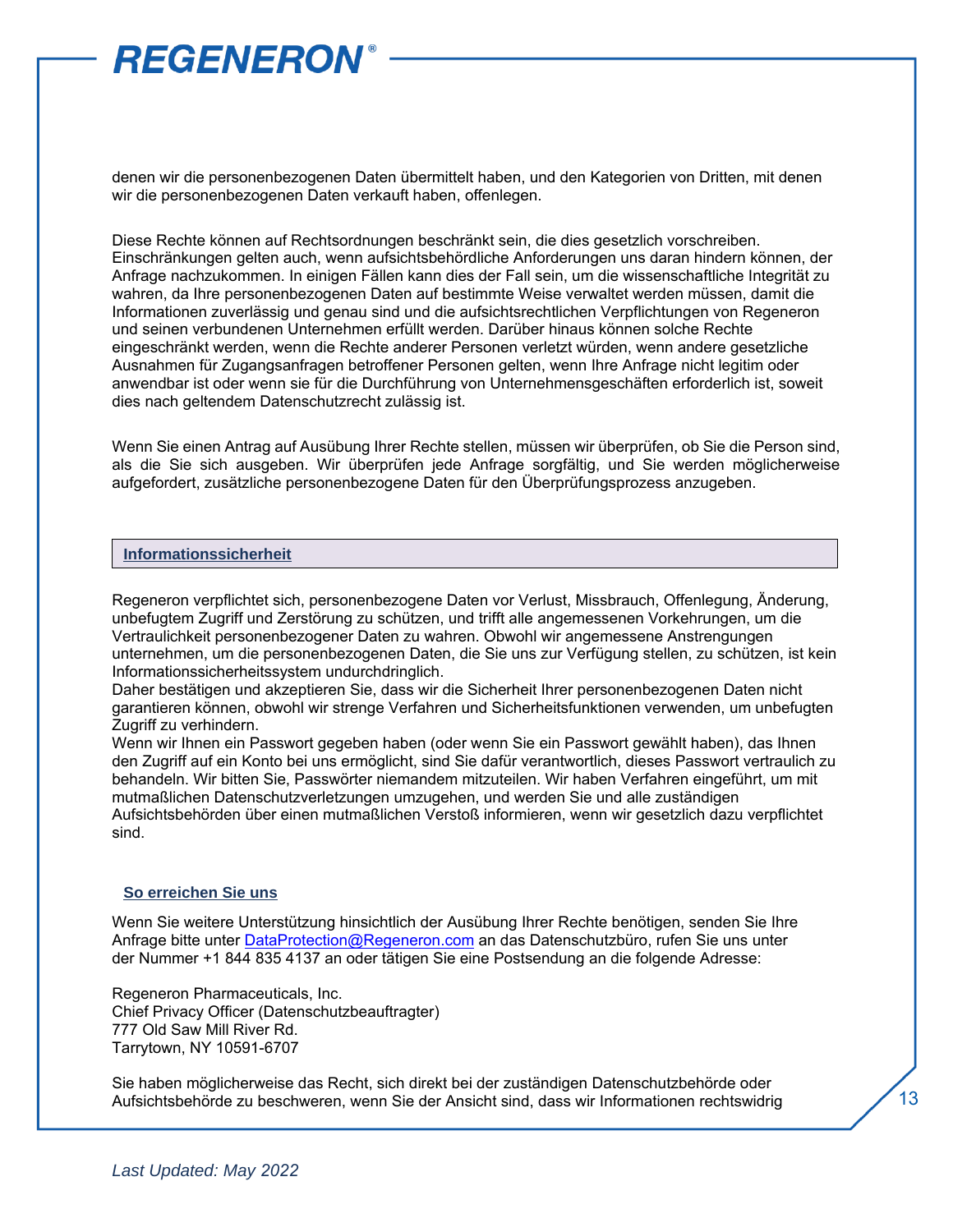

verarbeitet haben oder Ihre Rechte nach geltendem Datenschutzrecht verletzen. Wenn Sie sich in der Europäischen Union befinden, finden Sie hier eine Auflistung der Datenschutzbehörde jedes EU-[Landes: http://ec.europa.eu/justice/data-protection/bodies/authorities/index](http://ec.europa.eu/justice/data-protection/bodies/authorities/index_en.htm)\_en.htm. Ohne das Recht, sich direkt bei einer Behörde zu beschweren, einzuschränken, verpflichten wir uns zum Schutz personenbezogener Daten, und Beschwerden können direkt bei uns gerichtet werden.

#### **Status dieses Hinweises**

Wir können diese Erklärung von Zeit zu Zeit ändern. Sollte dies erforderlich sein, wird Regeneron Sie auf der öffentlich zugänglichen Website über neue Überarbeitungen dieser Datenschutzerklärung informieren. Diese Mitteilung kann auch durch andere Erklärungen ergänzt werden, wenn dies erforderlich ist, um die lokalen Anforderungen in dem Land, in dem Sie leben, zu erfüllen.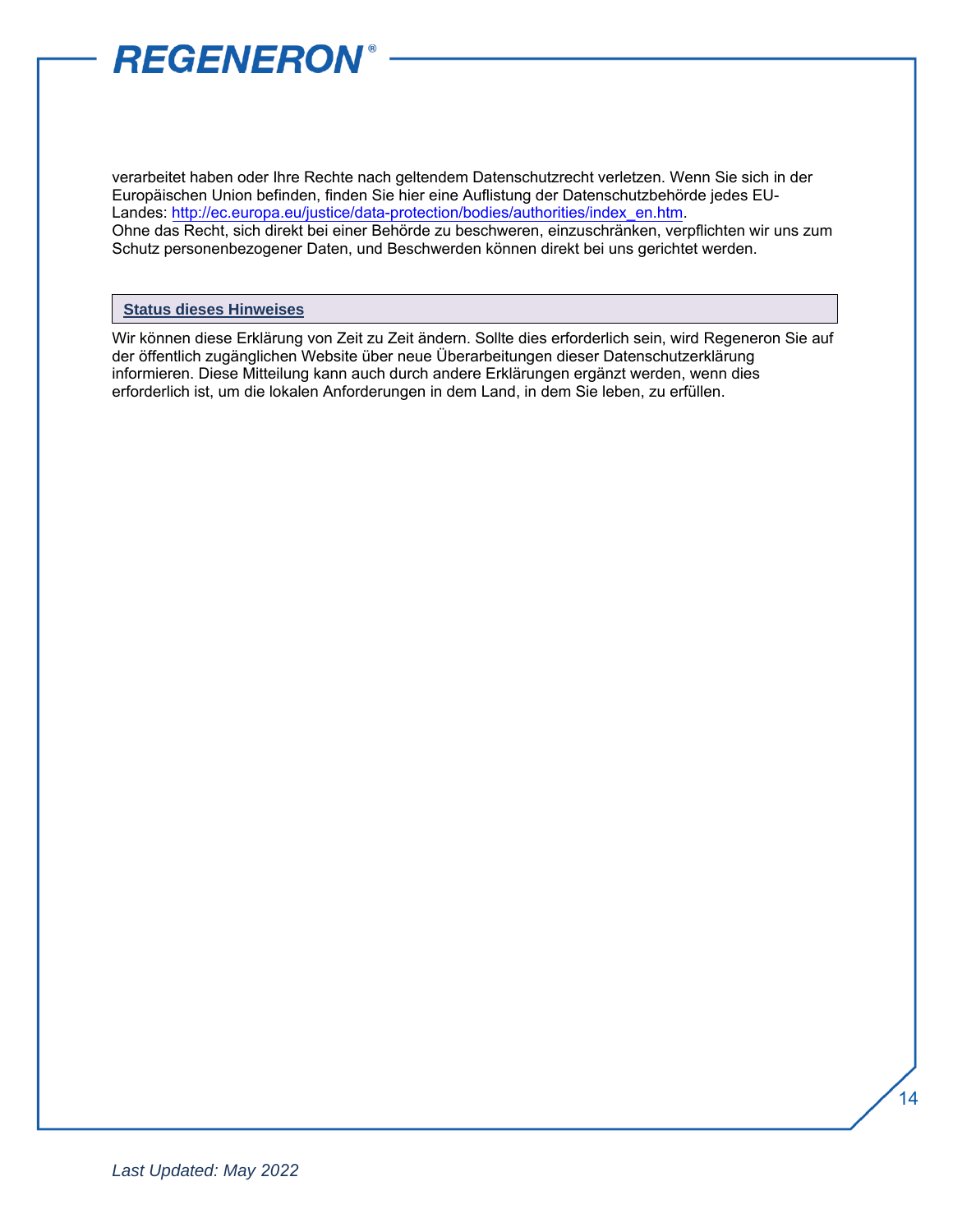

#### **Avis de confidentialité des données personnelles de Regeneron pour les professionnels de la santé, les chercheurs, le personnel de l'établissement et les autres décideurs pertinents** En vigueur à compter du 30 mars 2022

Le présent Avis de confidentialité explique les pratiques de traitement des données personnelles de Regeneron Pharmaceuticals, Inc., de ses sociétés affiliées et de ses filiales (collectivement « [Regeneron](https://regn.sharepoint.com/:p:/r/sites/RON/Accounting/_layouts/15/Doc.aspx?sourcedoc=%7B5B82AEC6-386E-40C8-BCA8-E9F799FA5F0F%7D&file=Regeneron%20Legal%20Entity%20Chart.pptx&action=edit&mobileredirect=true&DefaultItemOpen=1&cid=1bdd2349-b62f-40d7-9a9f-afe078f59b43&CID=BA876916-46A2-4B2D-B85F-6E9AD2333415&wdLOR=cBE755280-CC17-4EEC-85A9-E83914CEA243) » ou « nous » « notre ») en ce qui concerne les données personnelles que nous recueillons au sujet des professionnels de la santé (« HCP »), les chercheurs, le personnel des établissements et les autres décideurs pertinents (« ORDM »). Aux fins du présent Avis de confidentialité, « Autres décideurs pertinents (ORDM) » désigne une personne ayant un rôle au sein du National Health Service (« NHS ») qui pourrait influencer de quelque manière que ce soit l'administration, la consommation, l'ordonnance, l'achat, la recommandation, la vente, la fourniture ou l'utilisation de tout médicament, mais qui n'est pas un professionnel de la santé. « Données personnelles » désigne toute information qui identifie, concerne, ou décrit une personne, ou qui peut être associée ou pourrait raisonnablement être associée, directement ou indirectement, à une personne. Cet Avis explique les données personnelles que nous recueillons à votre sujet, la manière dont elles sont utilisées et les personnes avec qui nous pouvons les partager. Il explique également vos droits à l'égard de vos données personnelles. Le présent Avis de confidentialité s'applique à toutes les données personnelles vous concernant que nous traitons.

Regeneron Pharmaceuticals, Inc. est le responsable du traitement de vos données personnelles.

Si vous avez des questions au sujet du présent Avis de confidentialité, veuillez communiquer directement avec nous. Vous trouverez ci-dessous nos coordonnées dans la section « Comment nous joindre ».

#### **Données personnelles recueillies**

Les données personnelles que Regeneron recueille et traite à votre suiet peuvent provenir directement de vous, de votre interaction avec nos propriétés numériques ou de sources d'information publiques ou de tiers. Les données personnelles vous concernant comprennent toutes les données qui vous identifient ou qui peuvent être utilisées pour vous identifier. Les types de données personnelles que nous recueillons dépendent de votre relation avec Regeneron ainsi que des lois applicables, et peuvent inclure les catégories de données suivantes :

- **Identification personnelle** : Nom, sexe, âge, date de naissance, numéro de passeport, dates
- **Coordonnées :** Adresse, numéros de téléphone et de télécopieur, numéro de téléphone cellulaire, adresse courriel
- **Renseignements sur les qualifications professionnelles** : Renseignements scolaires et professionnels (p. ex., pratique/spécialité, numéro de licence, certification par le conseil, diplôme et nominations scolaires, antécédents auprès d'un CEE, curriculum vitae)
- **Renseignements sur la transparence** : Paiement et transfert de renseignements liés à la valeur
- **Renseignements financiers et de voyage** : Récompenses d'hôtel et/ou numéros de grands voyageurs
- **Autres informations professionnelles** : Formation et compétences, programmes d'affiliations organisationnelles ou institutionnelles et activités auxquels vous avez participé
- **Renseignements sur la situation géographique** : Données géographiques incluses dans la communication et le contenu soumis dans les courriels et reçus de nos interactions avec la propriété numérique; comportement en ligne -- nous pouvons suivre les courriels que les destinataires ouvrent et sur quels liens ils cliquent.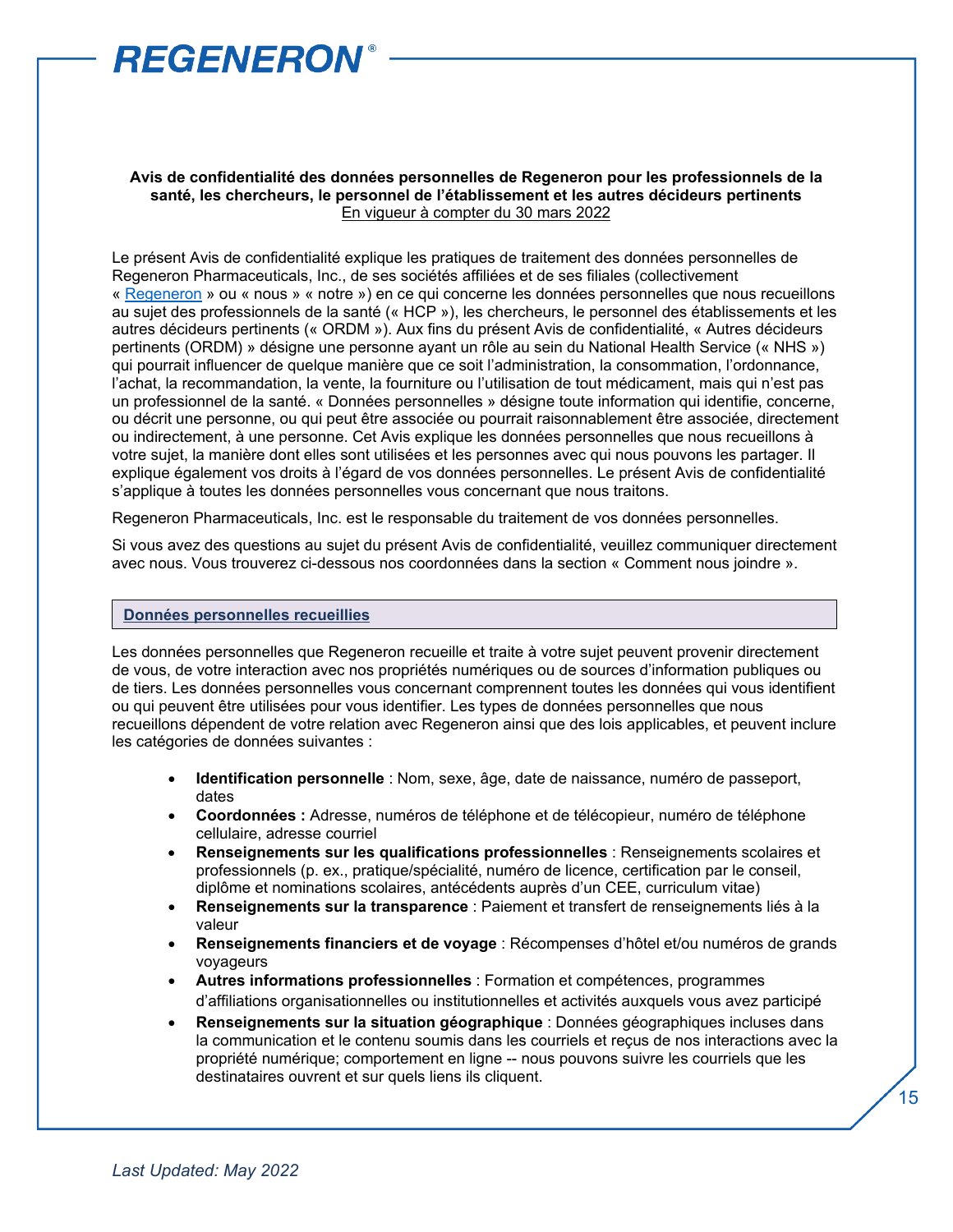#### **Utilisation de vos données personnelles**

Regeneron interagit avec les professionnels de la santé, les chercheurs, le personnel des établissements ou les autres décideurs pertinents et recueille leurs données personnelles à de nombreuses fins différentes. Cependant, nous ne vendons pas de données personnelles sur les professionnels de la santé, les chercheurs, le personnel des établissements ou les autres décideurs pertinents à des fins pécuniaires ou autres considérations. Les objectifs suivants sont utilisés pour recueillir et traiter des données personnelles sur les professionnels de la santé ou les autres décideurs pertinents :

Gestion des essais cliniques (opérations/développement) :

- Communication concernant les études de recherche entreprises par Regeneron et ses collaborateurs
- Gestion de l'étude, y compris la surveillance des activités de l'étude
- Identifier et évaluer les chercheurs, les centres et le personnel de soutien pour une participation potentielle à l'étude
- Explorer les collaborations et les études potentielles
- Répondre aux audits et assurer la conformité aux bonnes pratiques cliniques : enquêter et signaler les renseignements sur les événements indésirables et les réclamations relatives aux médicaments

#### Expertise scientifique

- Formation ou programmes scientifiques et éducatifs
- Évaluation de l'historique professionnel à des fins de conformité
- Déterminer le mode de rémunération ou de paiement
- Engagement, maintien et/ou classement des principaux profils d'experts scientifiques et médicaux et de leaders
- Identification de l'expertise professionnelle pour les activités commerciales

#### • Activités commerciales

- Gestion des relations avec les clients et les entreprises
- Organisation des déplacements et de l'hébergement à l'hôtel
- Communication des renseignements sur nos études de recherche ou nos produits (marketing direct)
- Obtention de commentaires sur les produits et services de Regeneron
- Accès à nos ressources et suivi des interactions
- Respect de nos obligations contractuelles
- Divulgation des transferts de valeur aux organismes de réglementation et aux associations professionnelles
- Respecter les exigences de réglementation
- Engagement ou interaction avec Regeneron ou avec nos produits et services; opinions concernant Regeneron ou nos produits et services; historique des ordonnances; préférences de communication
- Utilisation de diverses technologies de suivi comme les témoins, les balises Web et AIM
- Commandites, subventions et dons concernant la conformité juridique et réglementaire
- Gestion des programmes de soutien aux patients
- Objectifs de conformité et de sécurité
- Contribution à la banque de données ou au registre des enquêteurs (auquel seules les entreprises membres ont accès); enquête sur les éventuels cas de mauvaise conduite ou de non-respect des politiques et procédures de Regeneron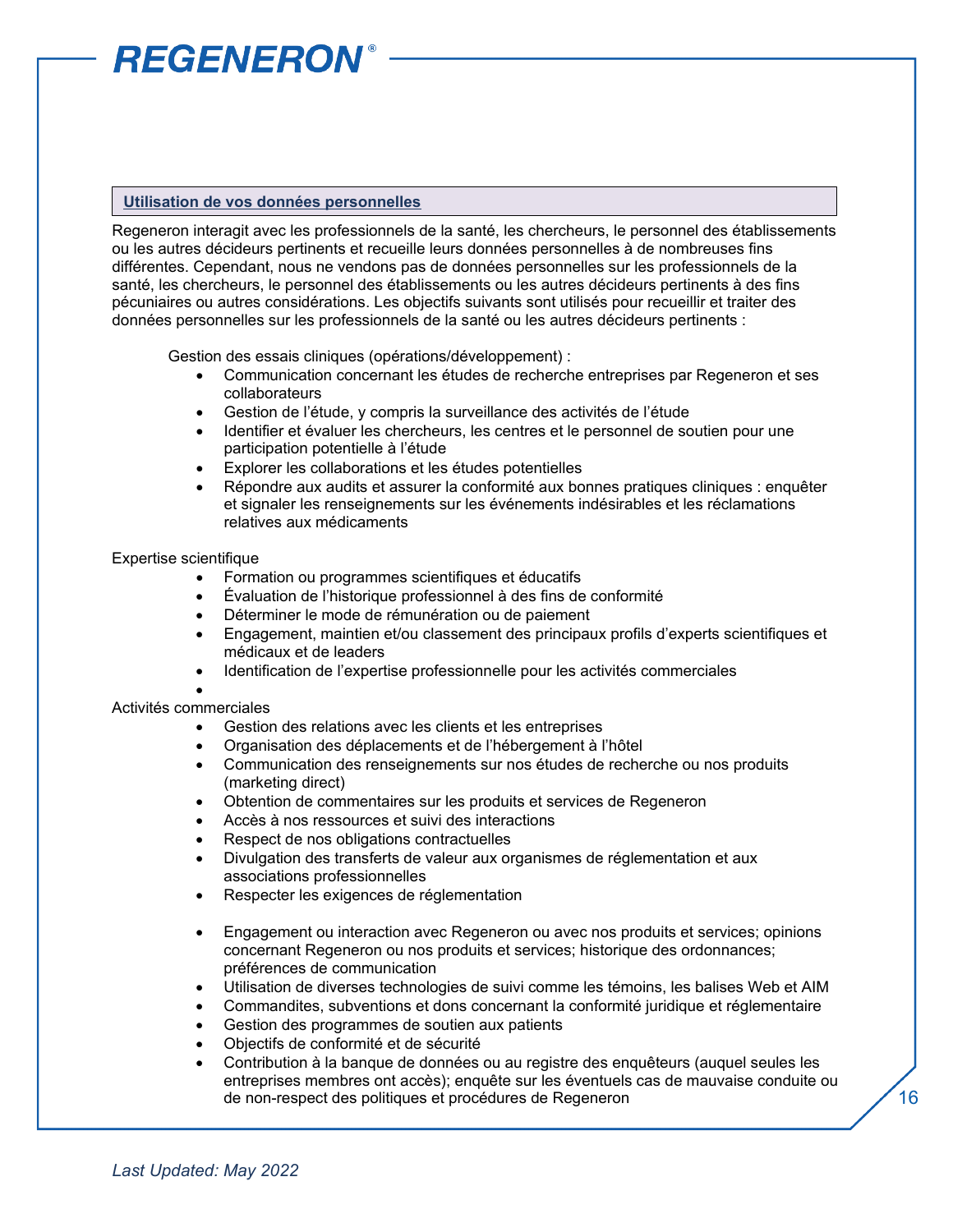

Regeneron recueille ces données personnelles sur les professionnels de la santé, les chercheurs, le personnel des établissements ou les autres décideurs pertinents pour des raisons d'intérêt légitime et, le cas échéant, vous avez donné votre consentement à Regeneron. Nous utilisons également vos données personnelles pour nous conformer à nos obligations légales, y compris les règlements sur les essais cliniques et les rapports de divulgation financière, ou pour satisfaire à nos obligations contractuelles envers vous.

Vos données personnelles ne seront pas utilisées à des fins de marketing direct sans votre consentement supplémentaire.

**Tableau 1 :** Résumé des catégories de données personnelles recueillies par Regeneron et des objectifs connexes pour lesquels Regeneron recueille des données personnelles.

| <b>CATÉGORIE DE DONNÉES</b><br>PERSONNELLES RECUEILLIES   | <b>FINS POUR LESQUELLES NOUS RECUEILLONS</b><br><b>DES DONNÉES PERSONNELLES</b>                                                           |
|-----------------------------------------------------------|-------------------------------------------------------------------------------------------------------------------------------------------|
| Identification personnelle                                | Gestion des essais cliniques<br>$\bullet$<br>Expertise scientifique<br>Activités commerciales<br>Conformité juridique et<br>réglementaire |
| Coordonnées                                               | Gestion des essais cliniques<br>Expertise scientifique<br>Activités commerciales<br>Conformité juridique et<br>réglementaire              |
| Renseignements sur les qualifications<br>professionnelles | Expertise scientifique<br>Conformité juridique et<br>réglementaire                                                                        |
| Renseignements sur la transparence                        | Activités commerciales<br>Conformité juridique et<br>réglementaire                                                                        |
| Renseignements financiers et de<br>voyage                 | Activités commerciales<br>$\bullet$<br>Conformité juridique et<br>réglementaire                                                           |
| Autres informations professionnelles                      | <b>Expertise scientifique</b>                                                                                                             |
| Renseignements sur la situation<br>géographique           | Gestion des essais cliniques<br>$\bullet$<br>Expertise scientifique<br>Activités commerciales<br>Conformité juridique et<br>réglementaire |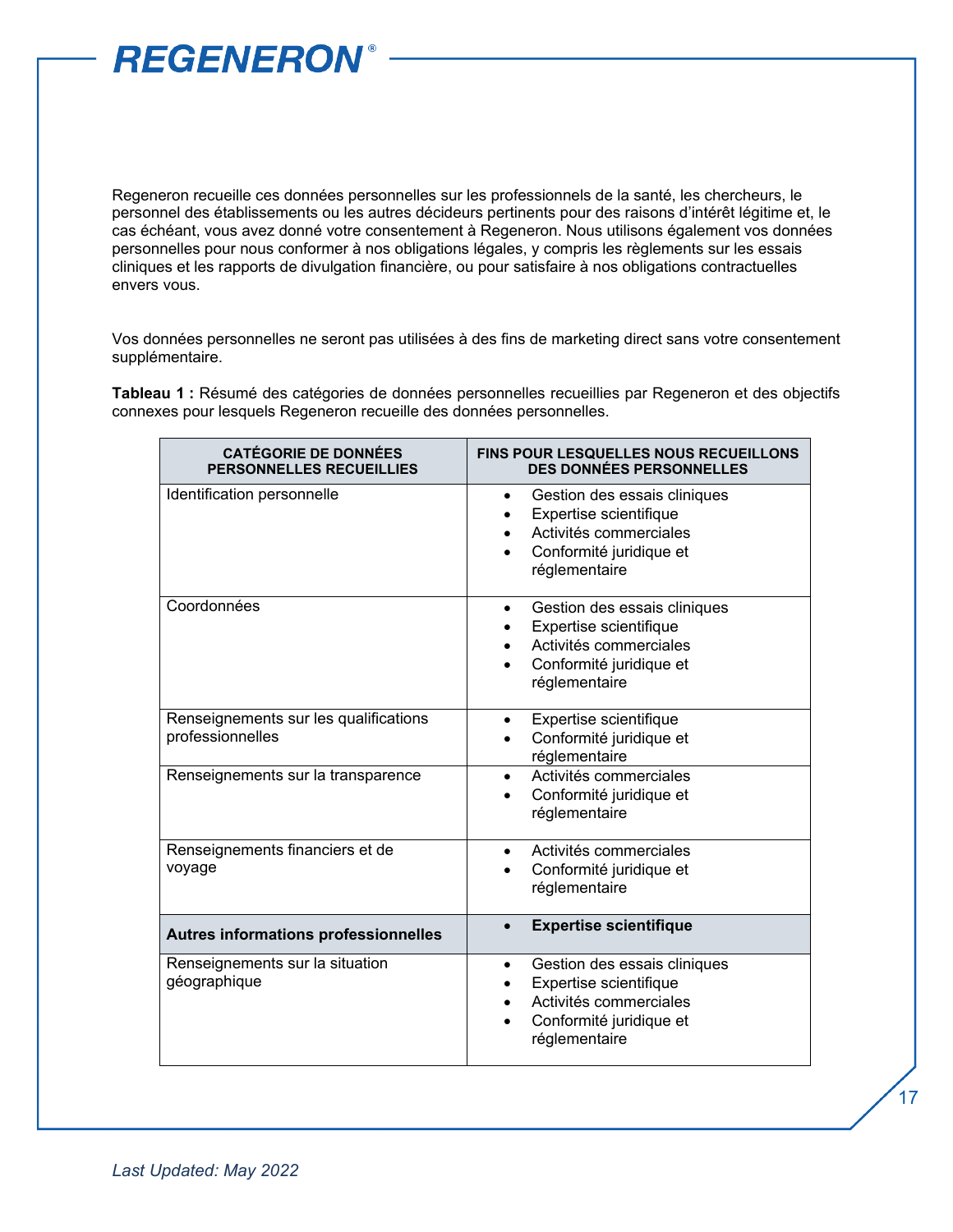#### **Divulgations sur les transferts de valeur**

Regeneron et ses filiales sont tenues de divulguer publiquement les paiements et les avantages que vous recevez de Regeneron afin de satisfaire aux obligations de transparence prévues par la législation, les réglementations et les directives réglementaires locales applicables, y compris tout code de conduite de l'industrie pharmaceutique auquel Regeneron est assujetti.

Nous ne divulguerons que les renseignements requis, et ces renseignements pourraient inclure votre identité, le lieu de votre pratique professionnelle, votre identifiant national ou votre numéro de licence, ainsi que la date, la nature et le montant de la valeur fournie. Ces renseignements peuvent être publiés sur des sites Web gouvernementaux, des sites Web industriels ou nos sites Web, afin de satisfaire aux exigences juridiques. Nous avons l'obligation de traiter vos données personnelles avec une base juridique applicable, qui peut varier selon le pays d'origine. La base juridique peut être l'une des suivantes : consentement, exigence juridique ou intérêt légitime.

Lorsque le traitement des données personnelles des professionnels de la santé ou des autres décideurs pertinents est basé sur des intérêts légitimes, les professionnels de la santé ou les autres décideurs pertinents peuvent exercer leur droit de s'opposer à ce traitement à tout moment. Regeneron se conformera à votre demande, à moins que Regeneron n'ait des motifs légitimes impérieux pour la divulgation qui l'emportent sur vos intérêts et vos droits, ou si Regeneron doit continuer à divulguer les données pour l'établissement, l'exercice ou la défense d'une demande en justice.

#### **Partage de vos données personnelles**

Vos données personnelles peuvent être divulguées aux sociétés affiliées, collaborateurs, tiers et représentants de Regeneron aux fins décrites dans le présent Avis de confidentialité.

Regeneron peut passer un contrat avec des tiers pour exercer, au nom de Regeneron, des activités ou des fonctions liées aux objectifs spécifiés ci-dessus et impliquant l'utilisation de données personnelles vous concernant. Dans de tels cas, Regeneron exigera de ces tiers qu'ils protègent la vie privée, la confidentialité et la sécurité des données personnelles qui leur sont communiquées. Ces tiers devront s'engager à ne pas utiliser ou divulguer les données personnelles vous concernant, sauf si cela est nécessaire pour nous fournir des services ou exécuter des services en notre nom, ou si cela est nécessaire pour se conformer aux lois ou réglementations applicables.

Si vous participez en tant que chercheur clinique à des études menées par Regeneron, nous pouvons divulguer publiquement votre nom et vos coordonnées professionnelles ainsi que votre association avec nous. Ces données peuvent être publiées en ligne sur le site Web de Regeneron, la base de données européenne des essais cliniques, ClinicalTrials.gov et des sites similaires; elles peuvent également être intégrées dans des documents imprimés.

De plus, nous pouvons fournir à nos collaborateurs votre nom, vos coordonnées et d'autres renseignements sur votre centre d'étude, comme les numéros d'inscription. Ces collaborateurs pourraient communiquer avec vous au sujet d'une éventuelle participation à des études futures.

Regeneron peut être amenée à divulguer des données personnelles vous concernant, y compris votre relation financière avec Regeneron et les montants qui vous ont été versés par Regeneron, à des autorités gouvernementales dans le cadre des activités de réglementation des médicaments de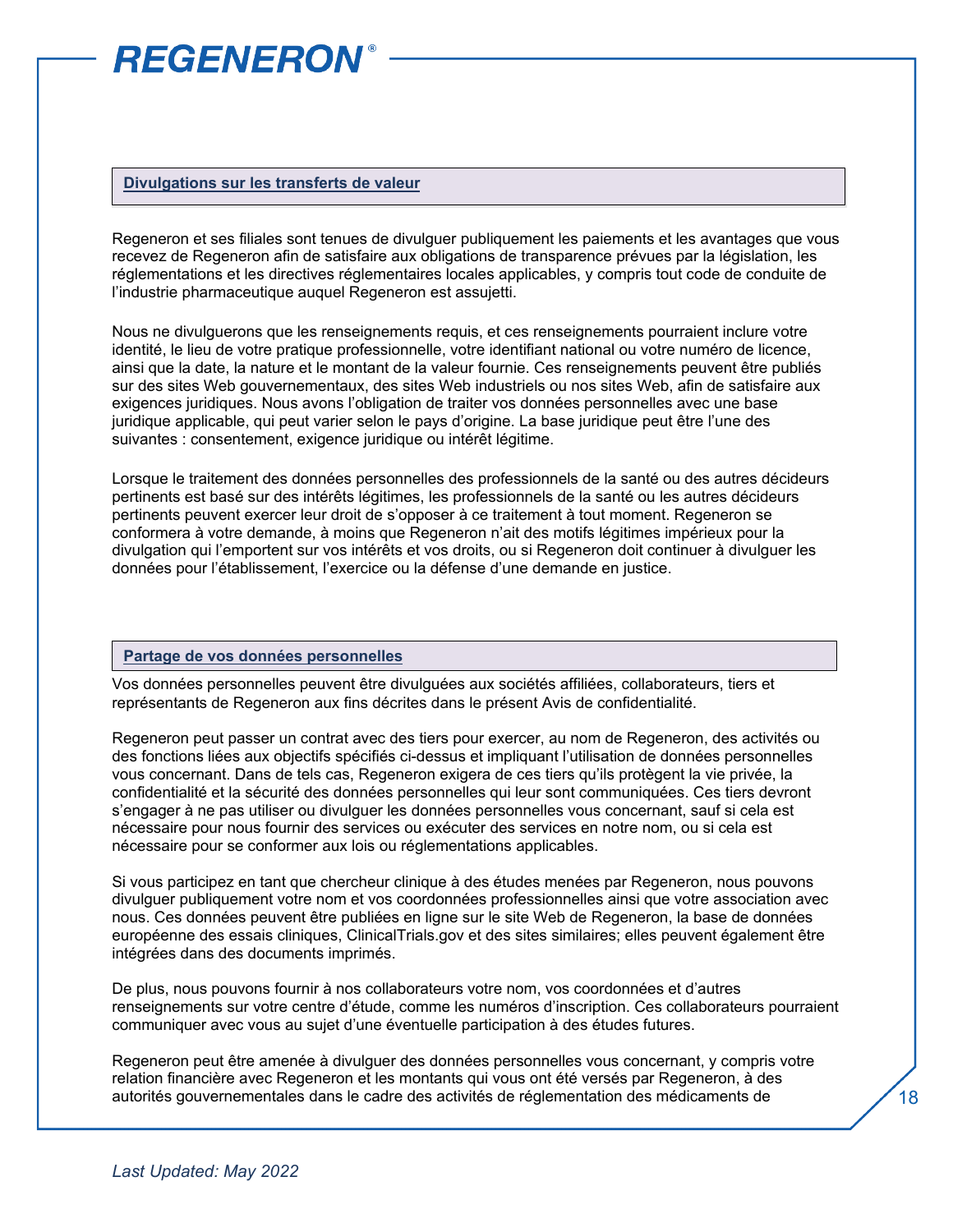Regeneron, en réponse à des demandes d'information autorisées, ou comme l'exigent les lois, les règlements ou les codes industriels auxquels Regeneron ou l'une de ses sociétés affiliées est soumise.

Il peut y avoir des scénarios où nous pourrions être tenus de fournir vos données personnelles en réponse à une ordonnance d'un tribunal, à une assignation à comparaître ou à un mandat de perquisition. Bien que nous fassions preuve de diligence pour protéger vos données personnelles, nous répondrons à de telles demandes. Nous coopérerons également avec les autorités chargées de l'application des lois lorsqu'elles enquêtent sur des professionnels de la santé, des chercheurs, le personnel des établissements ou d'autres décideurs pertinents qui violent la loi ou adoptent un comportement illicite ou préjudiciable aux personnes.

Si Regeneron décide de réorganiser ou de céder ses activités par le biais d'une vente, d'une fusion ou d'une acquisition, Regeneron peut partager les données personnelles vous concernant avec des acheteurs réels ou potentiels. Nous exigerons de tout acheteur actuel ou potentiel qu'il traite ces données personnelles d'une manière conforme au présent avis de confidentialité.

#### **Transfert international de données**

Vos données personnelles peuvent être consultées ou transférées à partir des États-Unis et d'autres pays où Regeneron est implantée, a un collaborateur qui mène des recherches, ou dans lesquels Regeneron cherche à commercialiser ses produits. Bien que ces pays puissent ne pas avoir le même degré de protection des données personnelles que le pays où vous vivez, Regeneron a mis en place des garanties techniques et organisationnelles pour protéger vos données personnelles et est responsable en dernier ressort de la protection de votre vie privée. Bien que les mesures de sécurité mises en œuvre par Regeneron réduisent le risque que vos données personnelles soient utilisées à mauvais escient ou consultées par des personnes non autorisées, ces risques ne peuvent pas être entièrement éliminés.

Si vous êtes installé dans l'UE, sachez que Regeneron a mis en œuvre les clauses contractuelles types de la Commission européenne pour les transferts de données personnelles entre nos sociétés affiliées, partenaires et collaborateurs, qui exigent des parties qu'elles protègent les données personnelles qu'elles traitent depuis l'Europe conformément aux lois locales sur la protection des données. Vous pouvez en obtenir une copie en vous adressant directement au Bureau de la protection des données, voir la section « Comment nous joindre » ci-dessous.

#### **Conservation des données personnelles**

Les données personnelles que nous recueillons à votre sujet peuvent être conservées aussi longtemps que nous avons un besoin commercial légitime continu ou une obligation légale de le faire. Lorsque vos données personnelles ont été collectées sur la base d'un consentement, nous honorons l'énoncé de conservation indiqué.

Nous ne conserverons vos données personnelles que lorsqu'il existe une base juridique pour le faire. Une fois qu'il est déterminé qu'il n'y a pas de base juridique pour conserver vos données personnelles, elles sont supprimées ou anonymisées (de façon à ce qu'elles ne puissent plus être utilisées pour vous identifier directement ou indirectement).

#### **Vos droits**

En vertu du droit applicable, vous pouvez avoir les droits suivants en ce qui concerne vos données personnelles :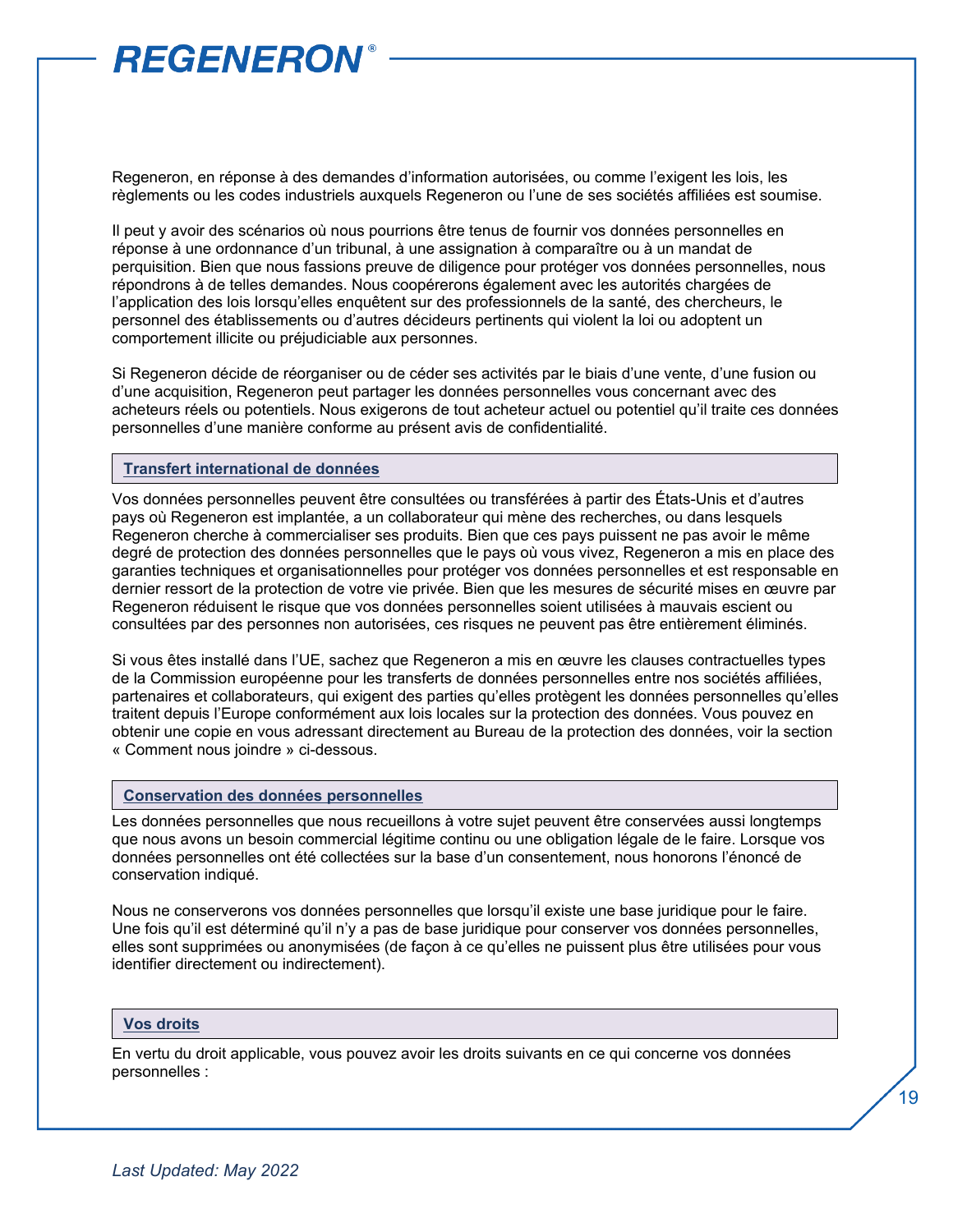- **Droit de savoir.** Obtenir la confirmation que Regeneron a recueilli vos données personnelles et des renseignements sur la façon dont nous utilisons vos données personnelles.
- **Droit d'accès.** Vous avez le droit de nous demander de vous communiquer ou de vous fournir l'accès ou une copie des données personnelles que nous avons recueillies à votre sujet.
- **Droit à la rectification.** Vous avez le droit de demander la rectification de données personnelles inexactes vous concernant et de compléter des données personnelles le cas échéant.
- **Droit à la suppression.** Vous avez le droit de demander que nous supprimions les données personnelles que nous recueillons auprès de vous.
- **Droit à un traitement restreint.** Vous avez le droit de demander une restriction du traitement des données personnelles vous concernant ou de vous y opposer.
- **Droit au transfert des données.** Vous avez le droit de recevoir les données personnelles que vous avez fournies dans un format structuré, couramment utilisé et lisible par machine et de les transférer à un autre responsable du traitement ou, si cela est techniquement possible, de les faire transférer par nous si les exigences légales sont respectées.
- **Droit d'objection.** Vous avez le droit de vous opposer au traitement des données personnelles, ce qui est nécessaire aux fins de nos intérêts légitimes, pour des motifs liés à votre situation particulière.

Vous avez le droit de vous opposer à la divulgation, au niveau de chaque professionnel de la santé, de renseignements relatifs à la valeur, conformément au code de conduite de l'Association of the British Pharmaceutical Industry (ABPI) auquel Regeneron et ses filiales sont assujettis. Si vous vous y opposez, Regeneron et ses sociétés affiliées doivent divulguer les transferts de valeurs sur une base globale.

- **Droit de retrait.** Si le traitement des données est basé sur votre consentement, vous pouvez retirer ce consentement à tout moment. Le retrait de votre consentement n'affecte pas la légalité du traitement de vos données personnelles jusqu'au moment du retrait.
- **Droit de refuser la vente de renseignements personnels.** Regeneron ne vend pas de données personnelles.
- **Droit de ne pas être soumis à la discrimination.** Si vous êtes un résident de la Californie, vous avez le droit d'être libre de toute discrimination ou de représailles pour avoir exercé l'un de vos droits en vertu de la California Consumer Privacy Act de 2018 (« CCPA »).

Si vous êtes un résident de la Californie, vous avez les droits énumérés ci-dessus comme accordés par la CCPA. En plus des droits ci-dessus, vous avez le droit de demander que nous vous divulguions les catégories de renseignements personnels que nous avons recueillis à votre sujet au cours des 12 mois précédents ainsi que les catégories de sources à partir desquelles les renseignements personnels ont été recueillis, l'objectif de la collecte ou de la vente des renseignements personnels, les catégories de tiers avec lesquels nous avons partagé les renseignements personnels et les catégories de tiers avec lesquels nous avons vendu les renseignements personnels.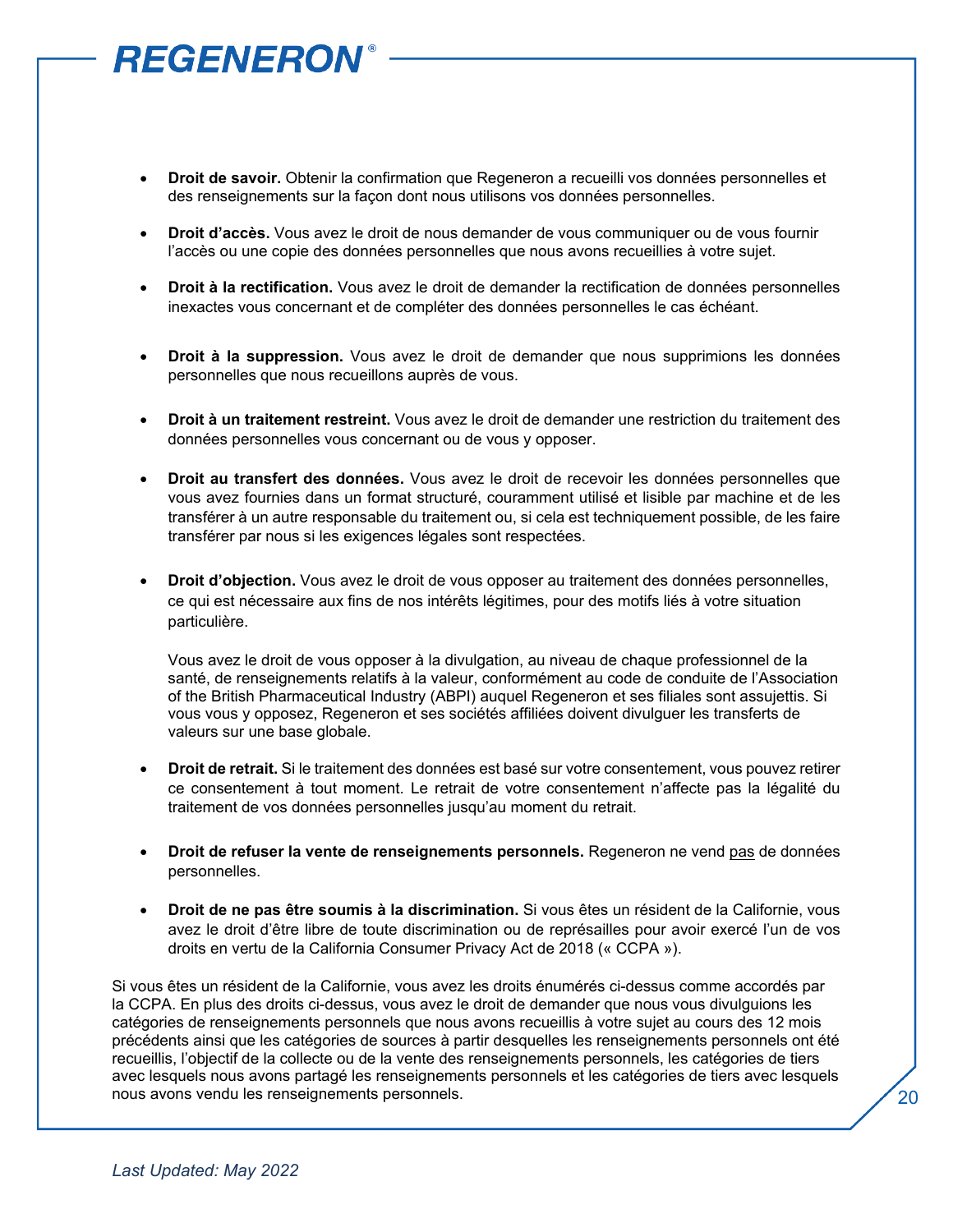Ces droits peuvent être limités aux territoires qui l'exigent par la loi. Des restrictions s'appliquent également lorsque les exigences de réglementation peuvent nous empêcher de répondre à la demande. Dans certains cas, cela peut se produire, afin de préserver l'intégrité scientifique, car vos données personnelles doivent être gérées de manière bien précise, afin que les renseignements soient fiables et exacts, et pour satisfaire aux obligations réglementaires de Regeneron et de ses sociétés affiliées. De plus, ces droits peuvent être limités, lorsque les droits d'autres personnes seraient violés, lorsque toute autre exemption légale aux demandes d'accès des sujets de données peut s'appliquer, lorsque votre demande n'est pas légitime ou applicable, ou encore lorsque cela est nécessaire pour mener les activités de l'entreprise dans la mesure autorisée par les lois applicables en matière de protection des données.

Lorsque vous soumettez une demande pour exercer vos droits, nous sommes tenus de vérifier votre identité. Nous vérifions attentivement chaque demande et on pourrait vous demander de fournir des données personnelles supplémentaires afin d'effectuer cette vérification.

#### **Sécurité de l'information**

Regeneron s'engage à protéger les données personnelles contre la perte, l'utilisation abusive, la divulgation, la modification, l'accès non autorisé et la destruction et prend toutes les précautions raisonnables pour garantir la confidentialité des données personnelles. Bien que nous fassions des efforts raisonnables pour protéger les données personnelles que vous nous fournissez, aucun système de sécurité de l'information n'est impénétrable.

Par conséquent, vous reconnaissez et acceptez que nous ne pouvons garantir la sécurité de vos données personnelles, bien que nous utilisions des procédures strictes et des fonctions de sécurité pour empêcher tout accès non autorisé.

Lorsque nous vous avons donné (ou lorsque vous avez choisi) un mot de passe qui vous permet d'accéder à un compte avec nous, vous êtes responsable de la confidentialité de ce mot de passe. Nous vous demandons de ne pas le partager avec qui que ce soit. Nous avons mis en place des procédures pour traiter toute violation présumée de la sécurité des données et nous vous aviserons, ainsi que tout organisme de réglementation applicable, d'une violation présumée lorsque nous sommes légalement tenus de le faire.

#### **Comment nous joindre**

Si vous avez besoin d'aide supplémentaire concernant l'exercice de vos droits, veuillez envoyer votre demande au Bureau de la confidentialité des données en nous envoyant un courriel à [DataProtection@Regeneron.com,](mailto:DataProtection@Regeneron.com) en composant le 1 844-835-4137 ou par la poste à :

Regeneron Pharmaceuticals, Inc. Chef de la protection de la vie privée 777 Old Saw Mill River Road Tarrytown, NY 10591-6707 États-Unis

Vous pouvez avoir le droit de déposer une plainte directement auprès de l'autorité de la protection des données ou de l'autorité de contrôle compétente si vous pensez que nous avons traité des renseignements d'une manière illégale ou qui viole vos droits en vertu de la loi applicable sur la confidentialité des données. Si vous êtes situés dans l'Union européenne, vous trouverez ici une liste des autorités chargées de la protection des données dans chaque pays de l'UE : [http://ec.europa.eu/justice/data-protection/bodies/authorities/index\\_en.htm.](http://ec.europa.eu/justice/data-protection/bodies/authorities/index_en.htm)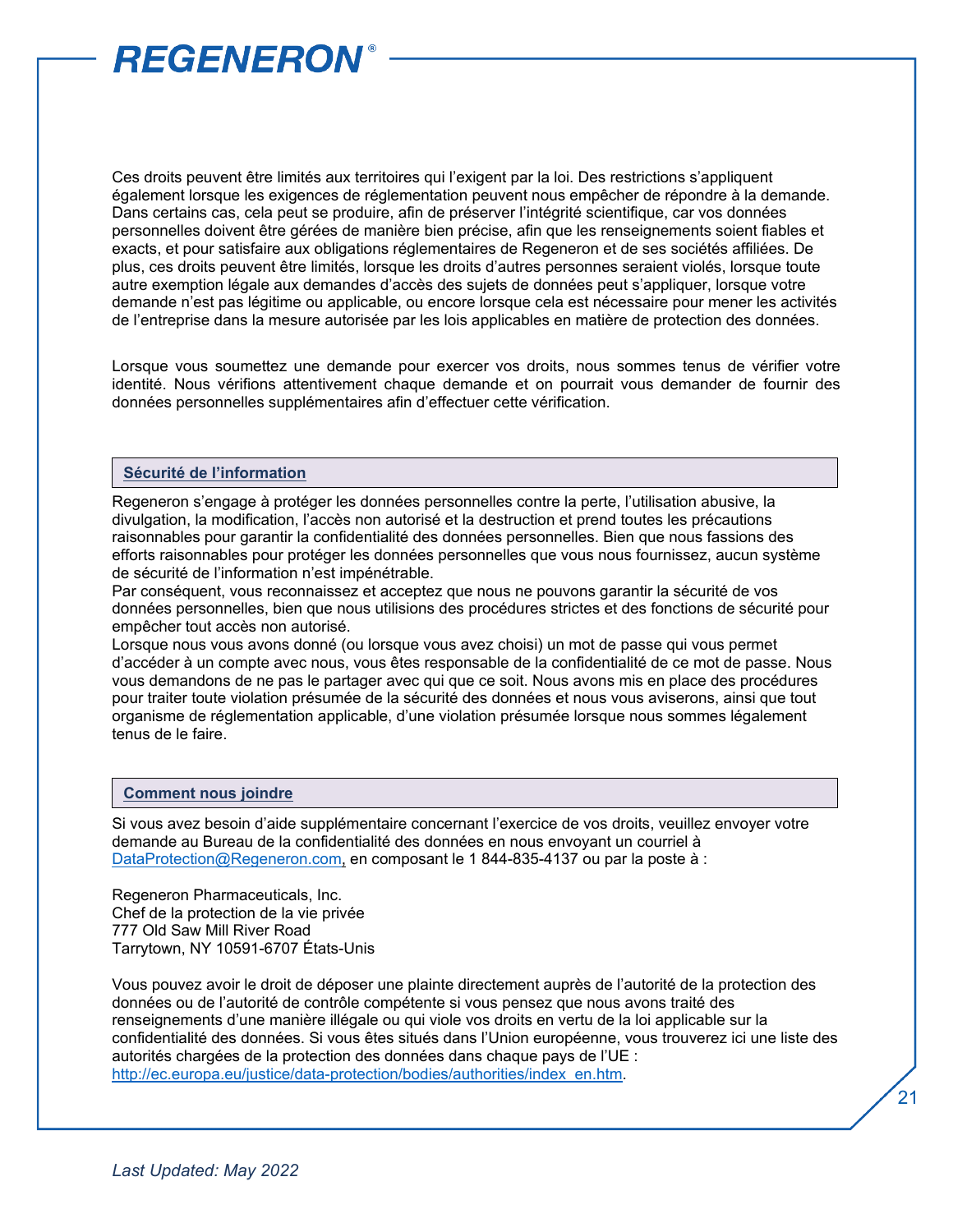Sans limiter les droits de se plaindre directement auprès d'une autorité, nous nous engageons à protéger les renseignements personnels, et les plaintes peuvent être déposées directement auprès de nous.

#### **État du présent avis**

Nous pouvons modifier cet Avis de confidentialité de temps à autre, si cela s'avère nécessaire, Regeneron vous informera sur son site Web public des nouvelles révisions. Le présent Avis peut également être complété par d'autres déclarations au besoin pour se conformer aux exigences locales du pays où vous vivez.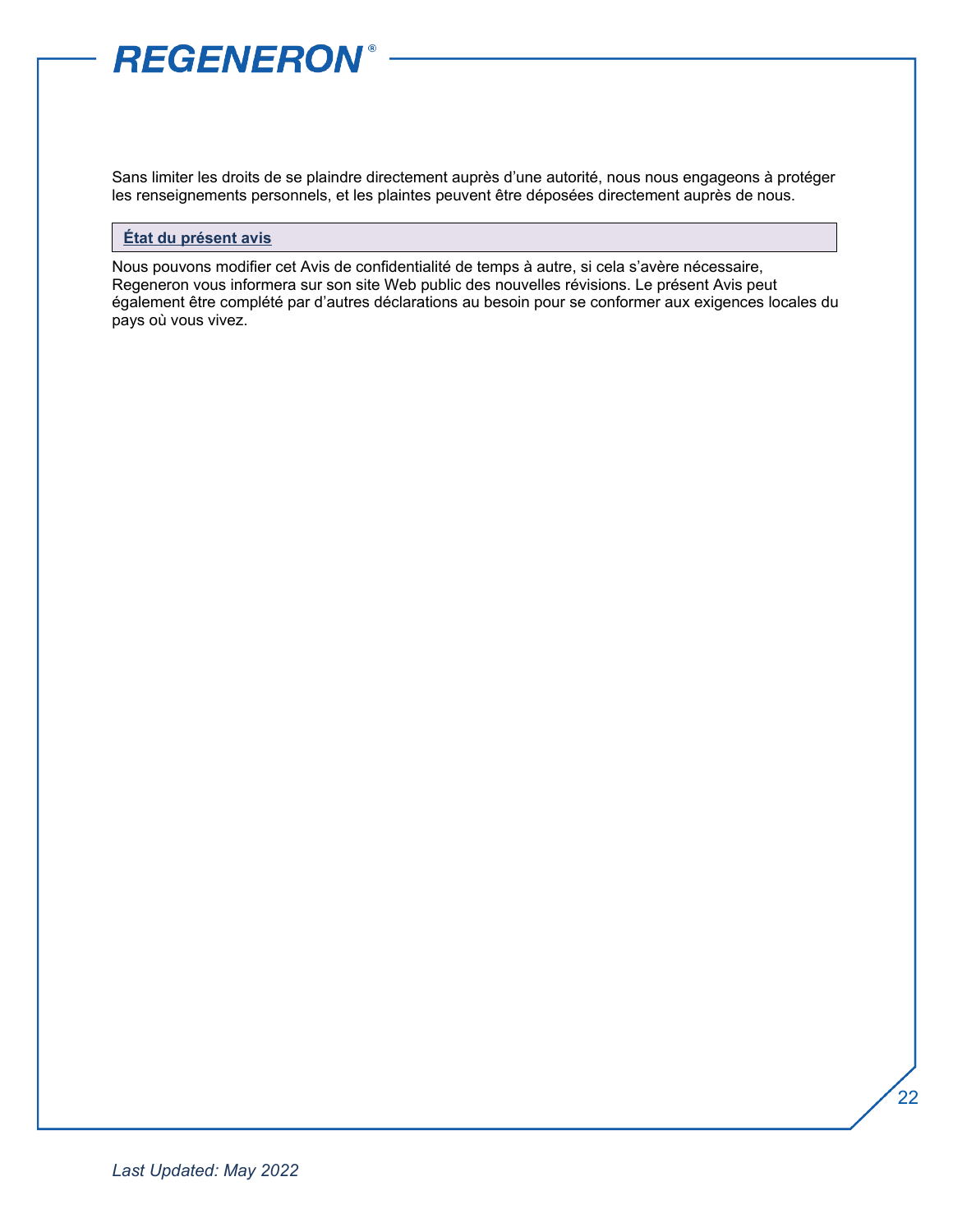

#### **Privacyverklaring voor persoonsgegevens van Regeneron voor zorgverleners, onderzoekers, personeel van de instelling en andere relevante besluitvormers met** ingang van 30 maart 2022

Deze privacyverklaring geeft uitleg over de praktijken voor het omgaan met persoonsgegevens van Regeneron Pharmaceuticals, Inc., zijn filialen en dochterondernemingen (gezamenlijk ["Regeneron"](https://regn.sharepoint.com/:p:/r/sites/RON/Accounting/_layouts/15/Doc.aspx?sourcedoc=%7b5B82AEC6-386E-40C8-BCA8-E9F799FA5F0F%7d&file=Regeneron%20Legal%20Entity%20Chart.pptx&action=edit&mobileredirect=true&DefaultItemOpen=1&cid=1bdd2349-b62f-40d7-9a9f-afe078f59b43&CID=BA876916-46A2-4B2D-B85F-6E9AD2333415&wdLOR=cBE755280-CC17-4EEC-85A9-E83914CEA243) of "wij" "ons" "onze") met betrekking tot persoonsgegevens die we verzamelen over zorgverleners ("HCP's"), onderzoekers, personeel van de instelling en andere relevante besluitvormers (Other Relevant Decision Makers, ORDM's). Voor het doel van deze Privacyverklaring heeft een ORDM betrekking op een persoon met een functie binnen de National Health Service ("NHS") die op enigerlei wijze het toedienen, consumeren, voorschrijven, aankopen, aanbevelen, leveren voor verkoop of gebruiken van een geneesmiddel kan beïnvloeden, maar die geen HCP is. "Persoonsgegevens" heeft betrekking op alle informatie die een identificatie geeft van, verband houdt met, een beschrijving geeft van, kan worden geassocieerd met, of redelijkerwijs direct of indirect gekoppeld kan worden aan een persoon. De privacyverklaring legt uit welke persoonsgegevens we over u verzamelen, hoe deze worden gebruikt en met wie we deze kunnen delen. In deze verklaring worden ook uw rechten met betrekking tot uw persoonsgegevens uitgelegd. Deze privacyverklaring is van toepassing op al uw persoonsgegevens die wij verwerken.

Regeneron Pharmaceuticals, Inc. is de verwerkingsverantwoordelijke van uw persoonsgegevens.

Als u vragen hebt over deze privacyverklaring, neem dan rechtstreeks contact met ons op. U kunt onze contactgegevens vinden in de sectie "Hoe u ons kunt bereiken" hieronder.

#### **Persoonsgegevens die we verzamelen**

De persoonsgegevens die Regeneron over u verzamelt en verwerkt, kunnen rechtstreeks van u afkomstig zijn, van uw interactie met onze digitale middelen of van openbare of externe informatiebronnen. Persoonsgegevens over u omvatten alle gegevens die u identificeren of die kunnen worden gebruikt om u te identificeren. De soorten persoonsgegevens die we verzamelen, zijn afhankelijk van uw relatie met Regeneron, evenals van de toepasselijke wetgeving, en kunnen de volgende categorieën gegevens omvatten:

- **Persoonlijke identificatie**: Naam, geslacht, leeftijd, geboortedatum, paspoortnummer, datums
- **Contactgegevens:** Adres, telefoon- en faxnummers, mobiel nummer, e-mailadres
- **Informatie over beroepskwalificaties**: Academische en beroepsinformatie (bijv. praktijk/specialisme, licentienummer, certificering van de raad van bestuur, academische graad en benoemingen, IRB-achtergrond, curriculum vitae)
- **Transparantie-informatie**: Betaling en overdracht van waardegerelateerde informatie
- **Financiële en reisgegevens**: Hotelvergoedingen en/of frequent flyer-nummers
- **Andere beroepsmatige gegevens**: Training en kwalificaties, organisatorische of institutionele samenwerkingsprogramma's en activiteiten waaraan u hebt deelgenomen
- **Locatiegegevens**: Geografische gegevens die zijn opgenomen in communicatie en inhoud die is vermeld in e-mails en ontvangen door interacties via onze digitale middelen; online gedrag -- we kunnen bijhouden welke e-mails worden geopend en op welke links wordt geklikt door ontvangers.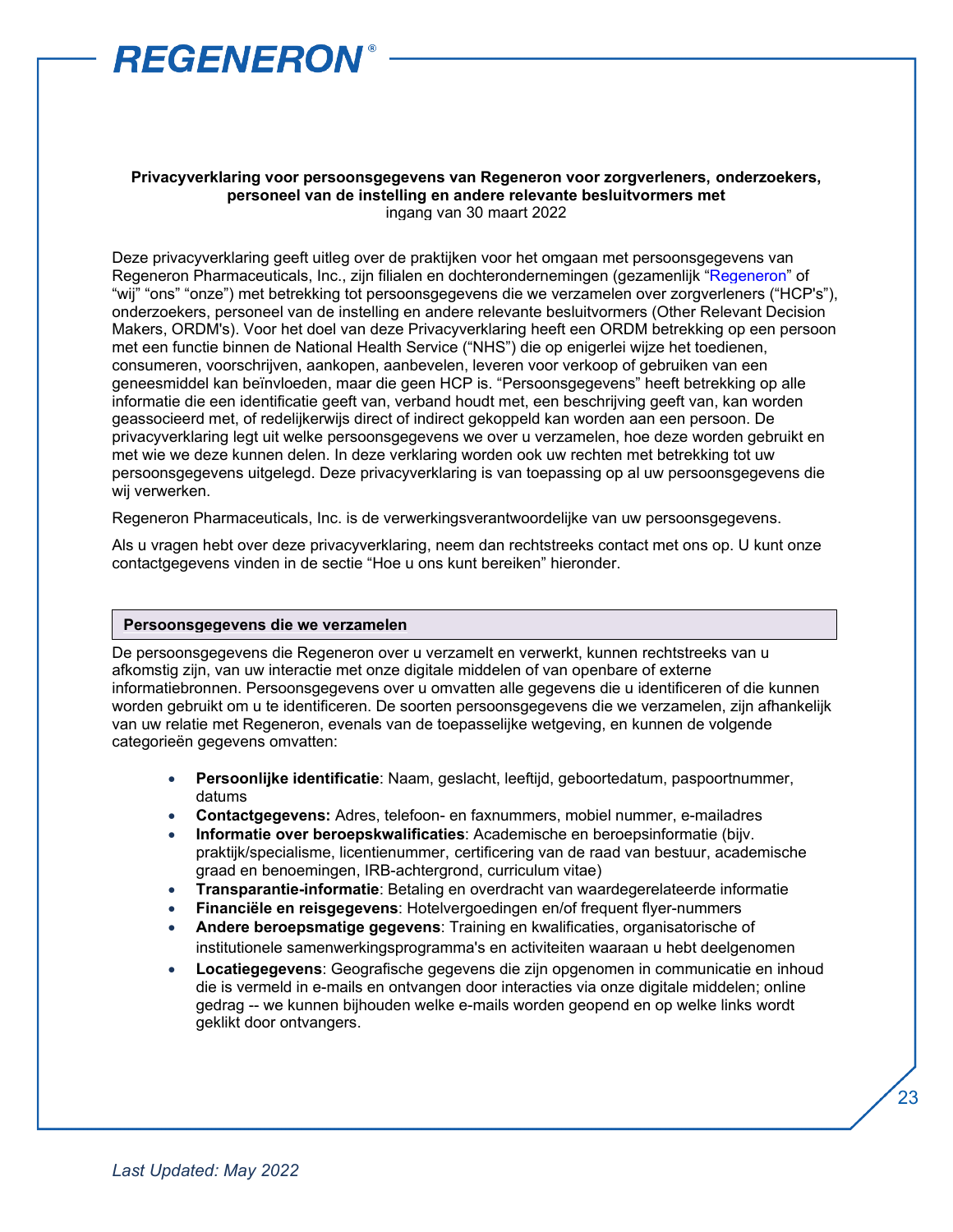#### **Hoe we uw persoonsgegevens gebruiken**

Regeneron communiceert met HCP's, onderzoekers en personeel van de instelling en/of ORDM's en verzamelt hun persoonsgegevens voor vele verschillende doeleinden. We verkopen persoonsgegevens van HCP's, onderzoekers en personeel van de instelling en/of ORDM's echter niet tegen een geldelijke of andere vergoeding van waarde. Hieronder volgen de doeleinden waarvoor we persoonsgegevens van HCP's en/of ORDM's verzamelen en verwerken:

Beheer van klinisch onderzoek (operaties/ontwikkeling):

- Communicatie met betrekking tot wetenschappelijke onderzoeken die worden uitgevoerd door Regeneron en zijn medewerkers
- Onderzoeksbeheer, inclusief het controleren van onderzoeksactiviteiten
- Het identificeren en beoordelen van onderzoekers, onderzoekscentra en ondersteunend personeel voor mogelijke deelname aan het onderzoek
- Het verkennen van mogelijke samenwerkingsverbanden en onderzoeken
- Het reageren op audits en op naleving van een goede klinische praktijk en het onderzoeken en melden van bijwerkingen en productklachten

#### Wetenschappelijke expertise

- Training of wetenschappelijke en educatieve programma's
- Beoordeling van de beroepsgeschiedenis voor nalevingsdoeleinden
- Niveau van vergoeding/betaling bepalen
- Het betrekken, onderhouden en/of rangschikken van belangrijke wetenschappelijke en medische deskundigen en leidersprofielen
- Identificatie van professionele expertise voor commerciële activiteiten
- •

#### Zakelijke activiteiten

- Beheren van klanten- en zakelijke relaties
- Organiseren van reizen en hotelaccommodaties
- Het communiceren van informatie over onze onderzoeken of producten (direct marketing)
- Het verkrijgen van feedback over producten en diensten van Regeneron
- Toegang bieden tot onze middelen en interacties volgen
- Voldoen aan onze contractuele verplichtingen
- Bekendmakingen van waardeoverdrachten aan toezichthouders en handelsverenigingen
- Voldoen aan wettelijke vereisten
- Betrokkenheid bij of interactie met Regeneron of onze producten en diensten; meningen over Regeneron of onze producten en diensten; receptgeschiedenis; communicatievoorkeuren.
- Gebruik van verschillende trackingtechnologieën zoals cookies, webbakens en AIM.
- Naleving van de wet- en regelgeving inzake sponsoring, subsidies en donaties
- Beheren van ondersteuningsprogramma's voor patiënten
- Nalevings- en beveiligingsdoeleinden
- Bijdragen aan de databank/het register van onderzoekers (waar alleen aangesloten bedrijven toegang toe hebben); onderzoek naar mogelijk wangedrag of het niet naleven van het beleid en de procedures van Regeneron

Regeneron verzamelt deze persoonsgegevens over HCP's, onderzoekers en personeel van de instelling en/of ORDM's hiervoor op basis van legitieme belangen en wanneer u, indien nodig, Regeneron hiervoor toestemming hebt gegeven. We gebruiken uw persoonsgegevens ook om te voldoen aan onze wettelijke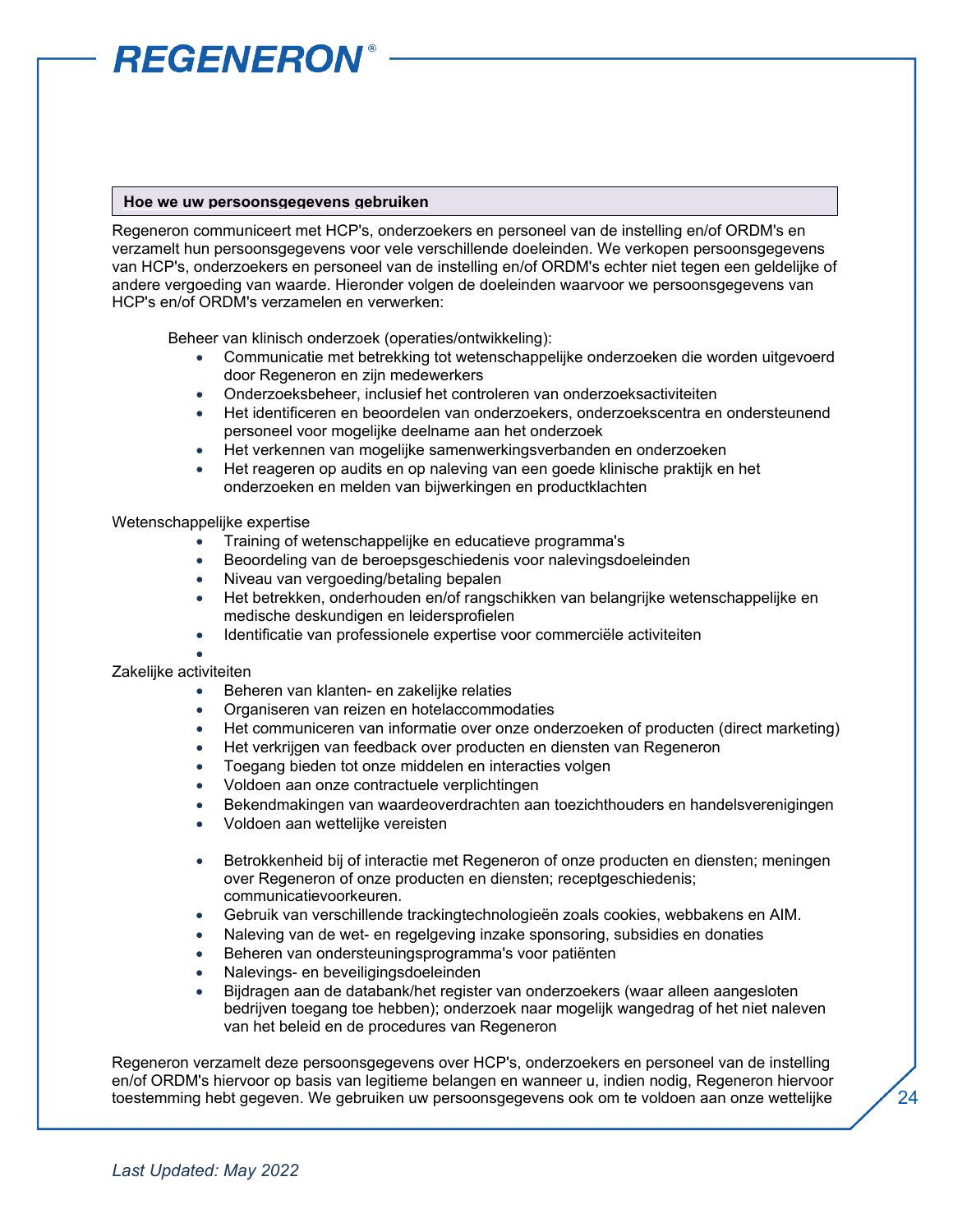

verplichtingen, waaronder regelgeving voor klinisch onderzoek en financiële openbaarmakingsrapportage, of om te voldoen aan onze contractuele verplichtingen jegens u.

Uw persoonsgegevens zullen niet worden gebruikt voor direct marketingdoeleinden zonder uw aanvullende toestemming.

**Tabel 1:** Samenvatting van categorieën Persoonsgegevens die door Regeneron worden verzameld, en de bijbehorende doeleinden waarvoor Regeneron Persoonsgegevens verzamelt.

| <b>CATEGORIE VERZAMELDE</b><br><b>PERSOONSGEGEVENS</b> | <b>DOELEINDEN WAARVOOR WE</b><br>PERSOONSGEGEVENS VERZAMELEN                                                                     |
|--------------------------------------------------------|----------------------------------------------------------------------------------------------------------------------------------|
| Persoonlijke identificatie                             | Beheer van klinische onderzoeken<br>Wetenschappelijke expertise<br>Zakelijke activiteiten<br>Naleving van de wet- en regelgeving |
| Bereikbaarheidsgegevens                                | Beheer van klinische onderzoeken<br>Wetenschappelijke expertise<br>Zakelijke activiteiten<br>Naleving van de wet- en regelgeving |
| Informatie over beroepskwalificaties                   | Wetenschappelijke expertise<br>٠<br>Naleving van de wet- en regelgeving                                                          |
| Transparantie-informatie                               | Zakelijke activiteiten<br>Naleving van de wet- en regelgeving                                                                    |
| Financiële en reisgegevens                             | Zakelijke activiteiten<br>Naleving van de wet- en regelgeving                                                                    |
| Andere beroepsmatige gegevens                          | Wetenschappelijke expertise                                                                                                      |
| Locatiegegevens                                        | Beheer van klinische onderzoeken<br>Wetenschappelijke expertise<br>Zakelijke activiteiten<br>Naleving van de wet- en regelgeving |

#### **Bekendmakingen van waardeoverdrachten**

Regeneron en diens filialen zijn verplicht om de betalingen en voordelen die u van Regeneron ontvangt bekend te maken om te voldoen aan de transparantieverplichtingen die voortvloeien uit de toepasselijke lokale wetgeving, regelgeving/reguleringsrichtlijnen, waaronder gedragscodes voor de farmaceutische industrie waaraan Regeneron is onderworpen.

We zullen alleen de vereiste informatie bekendmaken en dergelijke informatie kan uw identiteit, locatie van beroepspraktijk, nationale identificatie en/of licentienummer omvatten, evenals de datum, aard en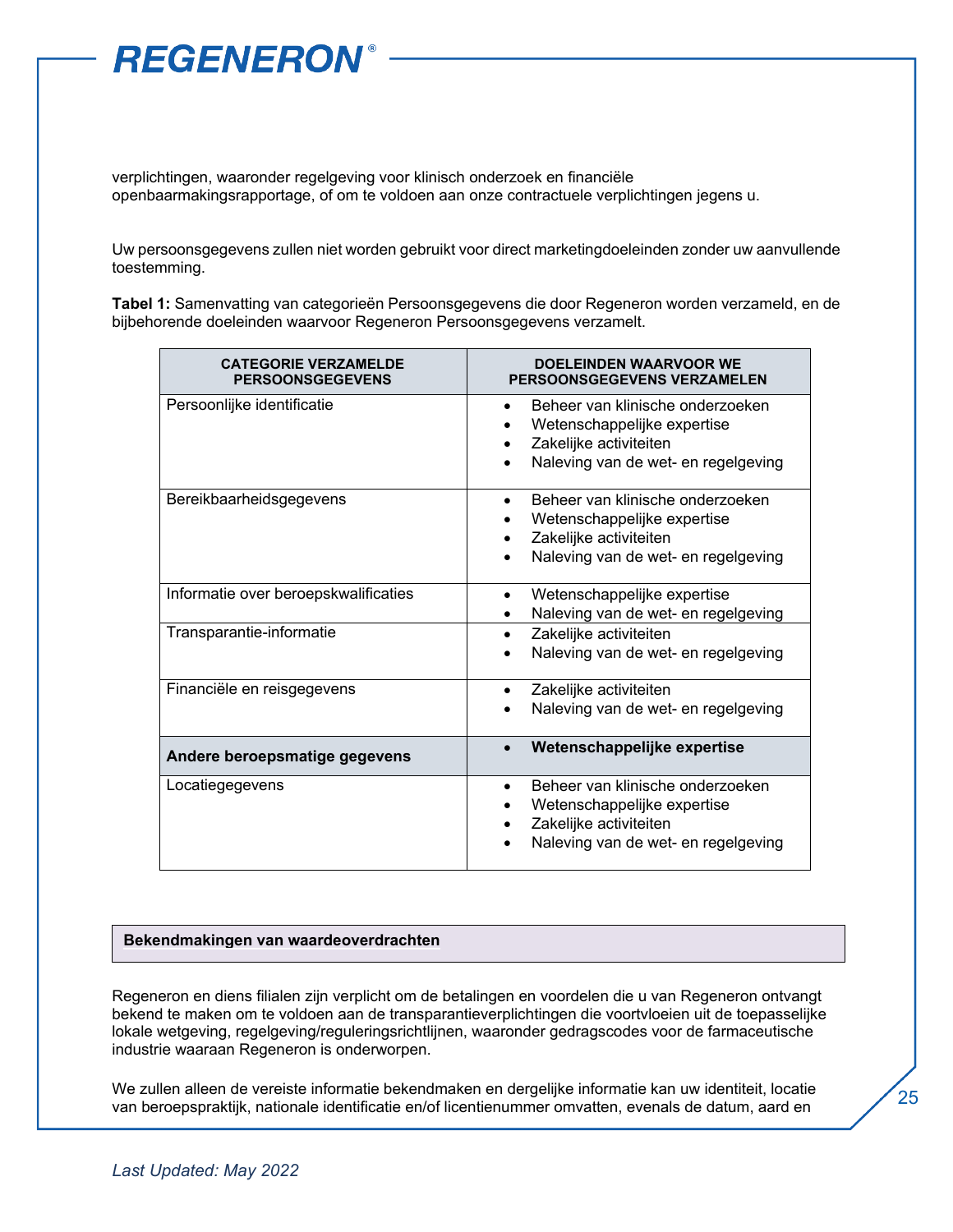hoeveelheid van de waarde die werd verstrekt. Deze informatie kan worden gepubliceerd op websites van de overheid, branche en/of onze websites om te voldoen aan wettelijke vereisten. We zijn verplicht om uw persoonsgegevens te verwerken op basis van een toepasselijke rechtsgrond, die kan variëren afhankelijk van het land van herkomst. De rechtsgrond kan als volgt zijn: toestemming, wettelijke vereiste of legitiem belang.

Wanneer de verwerking van persoonsgegevens van HCP's en/of ORDM's gebaseerd is op legitieme belangen, kunnen HCP's en/of ORDM's hun recht om bezwaar te maken tegen dergelijke verwerking op elk moment uitoefenen. Regeneron zal aan uw verzoek voldoen, tenzij Regeneron dwingende legitieme redenen heeft voor de bekendmaking die zwaarder wegen dan uw belangen en rechten, of als Regeneron de gegevens moet blijven bekendmaken voor het instellen, uitoefenen of verdedigen van een juridische claim.

#### **Met wie we uw gegevens delen**

Uw persoonsgegevens kunnen worden bekendgemaakt aan dochterondernemingen, medewerkers, derden en vertegenwoordigers van Regeneron voor de doeleinden die in deze privacyverklaring worden beschreven.

Regeneron kan contracten sluiten met derden om namens Regeneron activiteiten of functies uit te voeren die verband houden met de hierboven gespecificeerde doeleinden, waarbij gebruik wordt gemaakt van persoonsgegevens over u. In dergelijke gevallen zal Regeneron van deze derden eisen dat zij de privacy, vertrouwelijkheid en veiligheid van de persoonsgegevens die met hen worden gedeeld, beschermen. Deze derde partijen zijn verplicht ermee in te stemmen dat ze uw persoonsgegevens niet zullen gebruiken of bekendmaken, behalve indien nodig om diensten aan ons te leveren of namens ons diensten te verlenen, of indien nodig om te voldoen aan de toepasselijke wet- of regelgeving.

Als u als klinisch onderzoeker deelneemt aan onderzoeken die door Regeneron worden uitgevoerd, kunnen we uw naam en contactgegevens op het werk en uw relatie met ons bekendmaken. Deze gegevens kunnen online worden geplaatst op de website van Regeneron, de Europese database voor klinische onderzoeken, ClinicalTrials.gov en soortgelijke websites; deze gegevens kunnen ook worden opgenomen in drukwerk.

Daarnaast kunnen we uw naam, contactgegevens en andere informatie over uw centrum, zoals registratienummers, aan onze medewerkers verstrekken. Dergelijke medewerkers kunnen contact met u opnemen over mogelijke deelname aan toekomstige onderzoeken.

Regeneron kan persoonsgegevens over u, waaronder uw financiële relatie met Regeneron en eventuele bedragen die u door Regeneron betaald hebt gekregen, bekendmaken aan overheidsinstanties in verband met de regelgevende activiteiten van Regeneron op het gebied van geneesmiddelen, in reactie op geautoriseerde informatieverzoeken, of zoals op een andere manier vereist door wet- en regelgeving of branchecodes waaraan Regeneron of een van zijn dochterondernemingen is onderworpen.

Er kunnen zich scenario's voordoen waarin wij verplicht zijn om uw persoonsgegevens te verstrekken in reactie op een gerechtelijk bevel, dagvaarding of huiszoekingsbevel. Hoewel we uw persoonsgegevens zorgvuldig zullen beschermen, zullen we meewerken aan dergelijke verzoeken. We zullen ook samenwerken met wetshandhavingsinstanties wanneer ze onderzoek doen naar HCP's, onderzoekers en personeel van de instelling en/of ORDM's die de wet overtreden of die zich bezighouden met gedrag dat onrechtmatig is of schadelijk is voor personen.

In het geval dat Regeneron besluit om ons bedrijf te reorganiseren of af te stoten door verkoop, fusie of overname, kan Regeneron persoonsgegevens over u delen met daadwerkelijke of potentiële kopers. We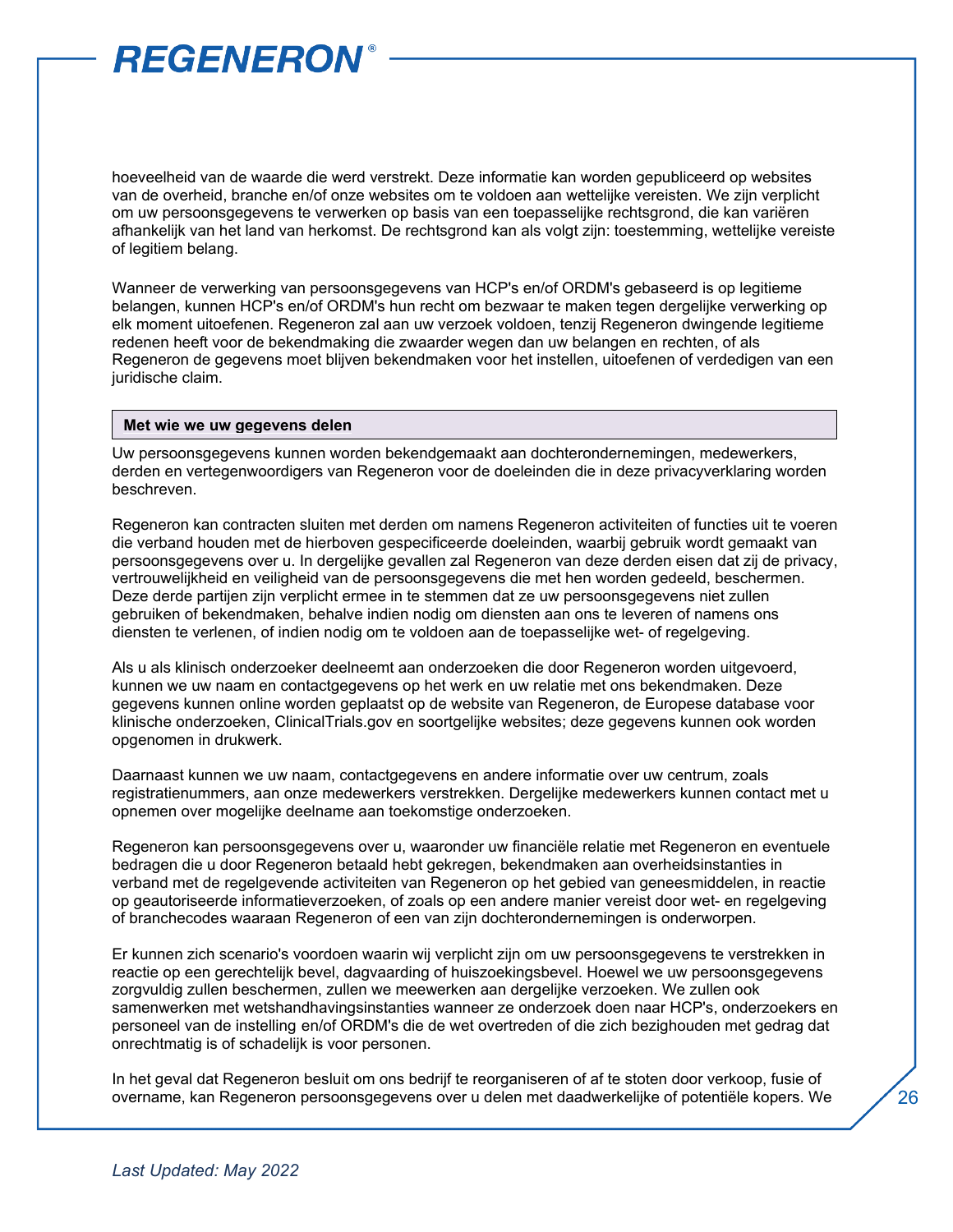zullen van daadwerkelijke of potentiële kopers eisen dat ze deze persoonsgegevens behandelen op een manier die in overeenstemming is met deze privacyverklaring.

#### **Internationale gegevensoverdracht**

Uw persoonsgegevens kunnen worden ingezien vanuit of overgedragen worden naar de Verenigde Staten en andere landen waar Regeneron is gevestigd, een medewerker heeft die onderzoek doet of waar Regeneron zijn producten op de markt wil brengen. Hoewel deze landen mogelijk niet hetzelfde niveau van bescherming van persoonsgegevens hebben als het land waar u woont, heeft Regeneron technische en organisatorische veiligheidsmaatregelen geïmplementeerd om uw persoonsgegevens te beschermen en is Regeneron uiteindelijk verantwoordelijk voor de bescherming van uw privacy. Hoewel de door Regeneron geïmplementeerde beveiligingsmaatregelen het risico verkleinen dat uw persoonsgegevens door onbevoegden worden misbruikt of ingezien, kunnen dergelijke risico's niet volledig worden uitgesloten.

Als u zich in de EU bevindt, moet u er rekening mee houden dat Regeneron de standaardcontractbepalingen van de Europese Commissie heeft geïmplementeerd voor de overdracht van persoonsgegevens tussen onze gelieerde ondernemingen, partners en medewerkers, die partijen verplichten om persoonsgegevens die zij vanuit Europa verwerken, te beschermen in overeenstemming met de lokale wetgeving inzake gegevensbescherming. Een exemplaar kan worden verkregen door een rechtstreekse aanvraag in te dienen bij het Data Privacy Office, zie de sectie "Hoe u ons kunt bereiken" hieronder.

#### **Bewaren van persoonsgegevens**

De persoonsgegevens die we over u verzamelen, kunnen worden bewaard zolang we een legitieme zakelijke behoefte hebben of een wettelijke verplichting hebben om dit te doen. Wanneer uw persoonsgegevens zijn verzameld op grond van een toestemming, respecteren we de vermelde bewaartermijn.

We bewaren uw persoonsgegevens alleen wanneer er een wettelijke basis is om dit te doen. Zodra is vastgesteld dat er geen wettelijke basis is om uw persoonsgegevens te bewaren, worden deze verwijderd of geanonimiseerd (waarbij deze niet langer kunnen worden gebruikt om u direct of indirect te identificeren).

#### **Uw rechten**

Onder de toepasselijke wetgeving hebt u mogelijk de volgende rechten met betrekking tot uw persoonsgegevens:

- **Recht om te weten.** U hebt het recht om de bevestiging te krijgen dat Regeneron uw persoonsgegevens heeft verzameld en om informatie te krijgen over hoe wij uw persoonsgegevens gebruiken.
- **Recht van toegang.** U hebt het recht om te verzoeken dat we u toegang geven tot of een kopie verstrekken van de persoonsgegevens die we over u hebben verzameld.
- **Recht op rectificatie.** U hebt het recht om rectificatie van onjuiste persoonsgegevens over u te vragen en om onvolledige persoonsgegevens te laten aanvullen.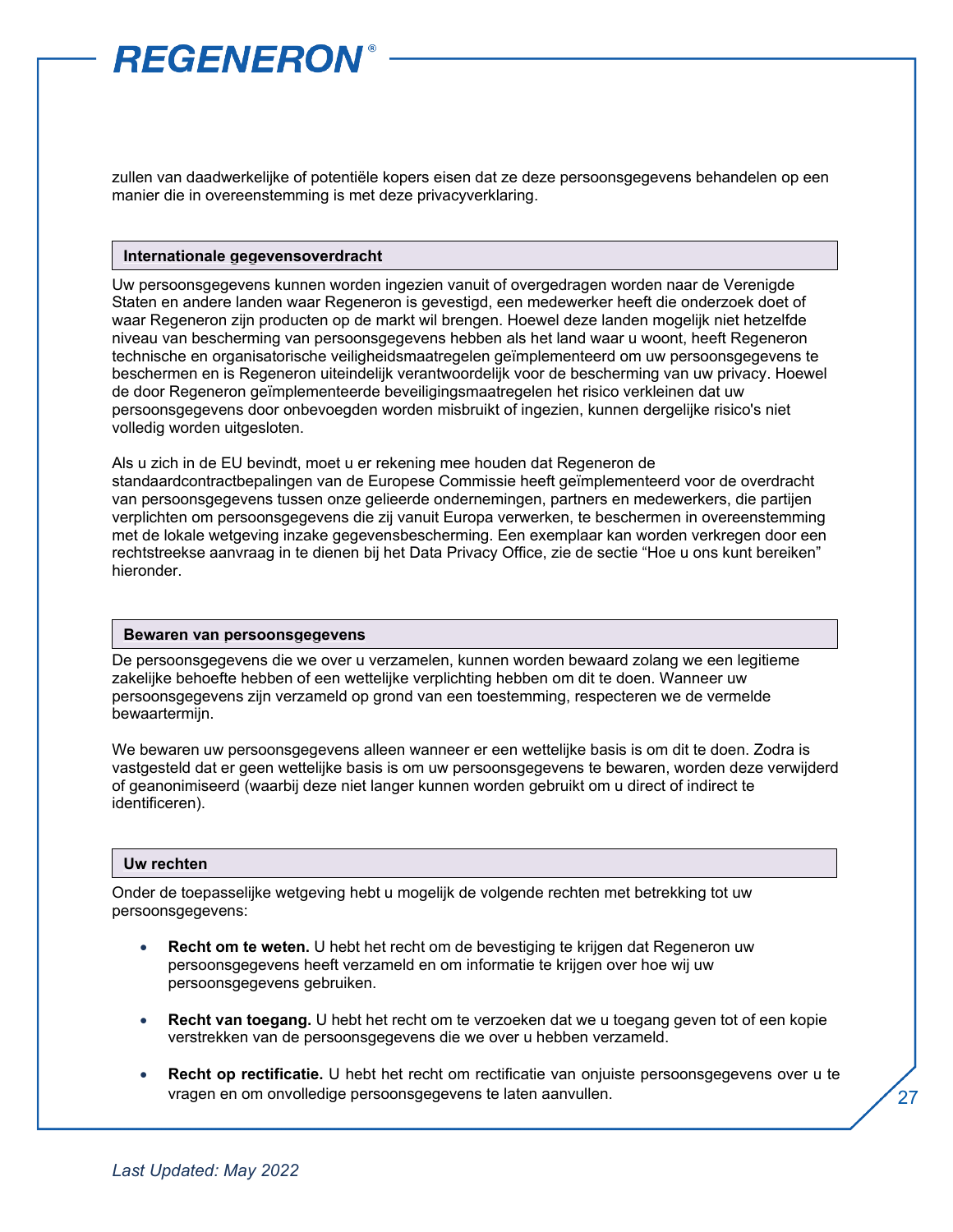- **Recht op verwijdering**. U hebt het recht om ons te verzoeken de persoonsgegevens die wij van u verzamelen, te verwijderen.
- **Recht op beperkte verwerking**. U hebt het recht om een beperking van de verwerking aan te vragen en bezwaar te maken tegen de verwerking van persoonsgegevens over u.
- **Recht op gegevensoverdraagbaarheid:** U hebt het recht om de door u verstrekte persoonsgegevens te ontvangen in een gestructureerd, algemeen gebruikt en machinaal leesbaar formaat en om deze persoonsgegevens over te dragen aan een andere verwerkingsverantwoordelijke of, indien technisch uitvoerbaar, deze door ons te laten overdragen indien aan de wettelijke vereisten wordt voldaan.
- **Recht van bezwaar:** U hebt het recht om bezwaar te maken tegen de verwerking van persoonsgegevens, die noodzakelijk is voor onze legitieme belangen, op grond van uw specifieke situatie.

U hebt het recht om bezwaar te maken tegen de bekendmaking op individueel HCP-niveau van waardegerelateerde informatie onder de gedragscode van de Association of the British Pharmaceutical Industry (ABPI) waaraan Regeneron en diens filialen onderworpen zijn. Als u bezwaar maakt, moeten Regeneron en alle filialen ervan waardeoverdrachten op geaggregeerde basis bekendmaken.

- **Recht om toestemming in te trekken:** Als de gegevensverwerking is gebaseerd op toestemming, kunt u de toestemming op elk gewenst moment intrekken. De intrekking van uw toestemming heeft geen invloed op de rechtmatigheid van de verwerking van uw persoonsgegevens tot aan de intrekking.
- **Recht om af te zien van de verkoop van persoonlijke informatie**. Regeneron verkoopt geen persoonsgegevens.
- **Recht om niet te worden gediscrimineerd**. Als u een inwoner van Californië bent, hebt u het recht om gevrijwaard te worden van discriminatie of vergelding voor het uitoefenen van uw rechten onder de California Consumer Privacy Act van 2018 ("CCPA").

Als u een inwoner van Californië bent, hebt u de hierboven vermelde rechten zoals verleend door de CCPA. Naast de bovenstaande rechten hebt u het recht om te verzoeken dat wij u de categorieën persoonlijke informatie verstrekken die wij in de afgelopen 12 maanden over u hebben verzameld, samen met de categorieën van bronnen waaruit de persoonlijke informatie is verzameld, het doel voor het verzamelen of verkopen van de persoonlijke informatie, de categorieën van derden waarmee we de persoonlijke informatie hebben gedeeld en de categorieën van derden met wie we de persoonlijke informatie hebben verkocht.

Deze rechten kunnen beperkt zijn tot rechtsgebieden die dit wettelijk verplichten. Er zijn ook beperkingen van toepassing wanneer vereisten van regelgevende instanties ons ervan kunnen weerhouden aan het verzoek te voldoen. In sommige gevallen kan dit gebeuren om de wetenschappelijke integriteit te behouden, aangezien uw persoonsgegevens op specifieke manieren moeten worden beheerd om ervoor te zorgen dat de informatie betrouwbaar en nauwkeurig is en om te voldoen aan de wettelijke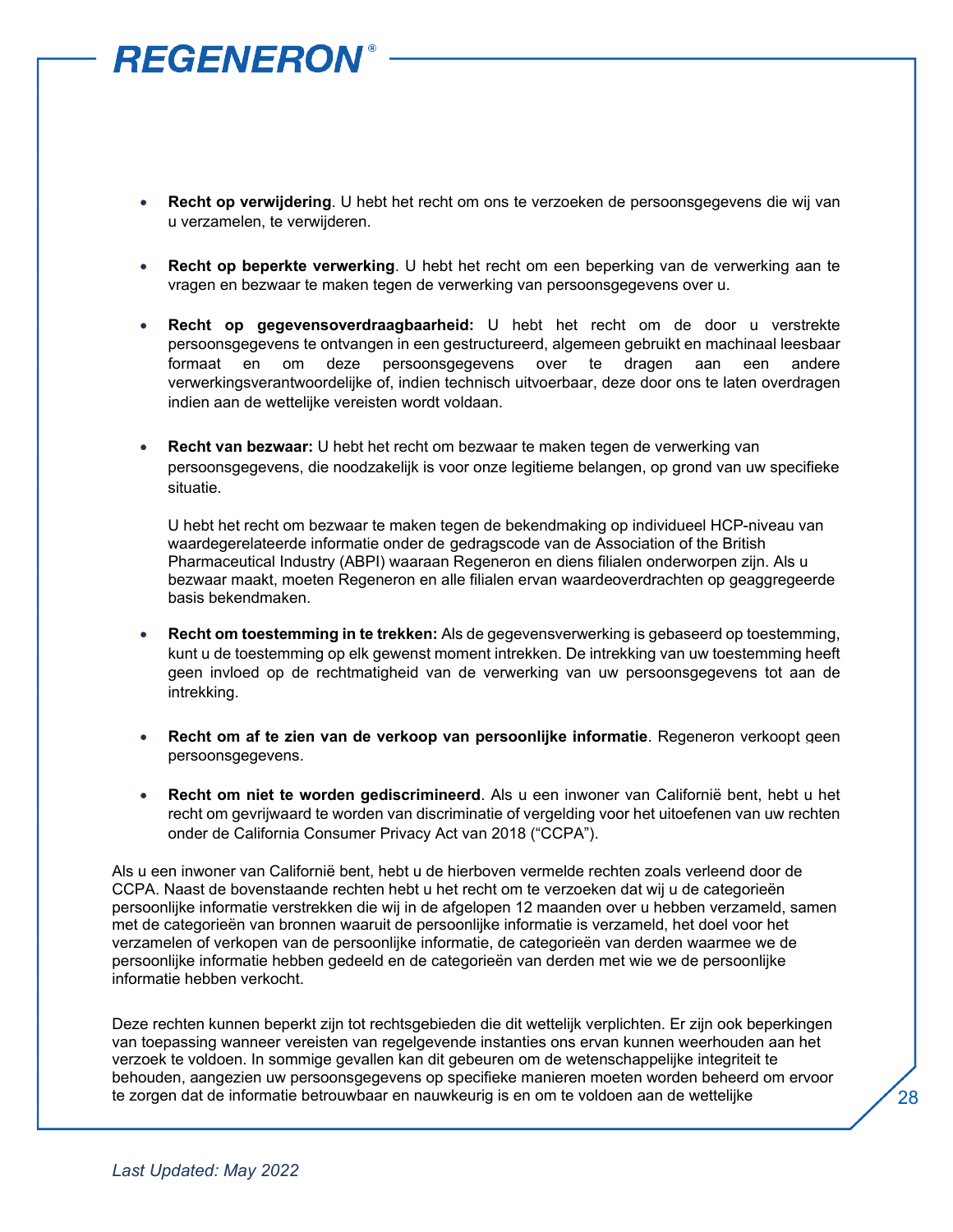verplichtingen van Regeneron en zijn dochterondernemingen. Daarnaast kunnen dergelijke rechten worden beperkt, wanneer de rechten van andere personen zouden worden geschonden, waar eventuele andere wettelijke vrijstellingen voor verzoeken tot toegang tot persoonsgegevens van betrokkenen van toepassing kunnen zijn, wanneer uw verzoek niet legitiem of toepasselijk is, of wanneer het vereist is om bedrijfsactiviteiten uit te voeren voor zover dit is toegestaan door de toepasselijke wetgeving inzake gegevensbescherming.

Wanneer u een verzoek indient om uw rechten uit te oefenen, zijn wij verplicht om te verifiëren dat u bent wie u zegt dat u bent. We verifiëren elk verzoek zorgvuldig en het kan zijn dat u gevraagd wordt om aanvullende persoonsgegevens te verstrekken voor het verificatieproces.

#### **Informatiebeveiliging**

Regeneron zet zich in om persoonsgegevens te beschermen tegen verlies, misbruik, openbaarmaking, wijziging, ongeoorloofde toegang en vernietiging en neemt alle redelijke voorzorgsmaatregelen om de vertrouwelijkheid van persoonsgegevens te waarborgen. Hoewel we redelijke inspanningen leveren om de persoonsgegevens die u ons verstrekt, te beschermen, is geen enkel informatiebeveiligingssysteem ondoordringbaar.

Als zodanig erkent en accepteert u dat we de veiligheid van uw persoonsgegevens niet kunnen garanderen, hoewel we strikte procedures en beveiligingsfuncties gebruiken om ongeoorloofde toegang te voorkomen.

Wanneer we u een wachtwoord hebben gegeven (of wanneer u zelf een wachtwoord hebt gekozen) dat u toegang geeft tot een account bij ons, bent u verantwoordelijk voor het vertrouwelijk houden van dit wachtwoord. We vragen u om het wachtwoord met niemand te delen. We hebben procedures ingesteld om elke vermoedelijke inbreuk op de gegevensbeveiliging aan te pakken en zullen u en elke toepasselijke toezichthouder op de hoogte stellen van een vermoedelijke inbreuk wanneer we wettelijk verplicht zijn om dit te doen.

#### **Hoe u ons kunt bereiken**

Als u meer hulp nodig hebt bij het uitoefenen van uw rechten, stuur dan uw verzoek naar het Data Privacy Office door een e-mail te sturen naar [DataProtection@Regeneron.com,](mailto:DataProtection@Regeneron.com) door te bellen naar +1 844-835-4137 of per post naar:

Regeneron Pharmaceuticals, Inc. Chief Privacy Officer 777 Old Saw Mill River Rd. Tarrytown, NY 10591-6707

U hebt mogelijk het recht om rechtstreeks een klacht in te dienen bij de relevante gegevensbeschermingsautoriteit of toezichthoudende autoriteit als u van mening bent dat we informatie hebben verwerkt op een manier die onwettig is of in strijd is met uw rechten onder de toepasselijke wetgeving inzake gegevensbescherming. Als u zich in de Europese Unie bevindt, kunt u hier een lijst vinden van de gegevensbeschermingsautoriteit van elk EU-land: . [http://ec.europa.eu/justice/data](http://ec.europa.eu/justice/data-protection/bodies/authorities/index_en.htm)[protection/bodies/authorities/index\\_en.htm](http://ec.europa.eu/justice/data-protection/bodies/authorities/index_en.htm)

Zonder het recht te beperken om rechtstreeks bij een autoriteit een klacht in te dienen, doen we er alles aan om persoonlijke informatie te beschermen en kunnen klachten rechtstreeks bij ons worden ingediend.